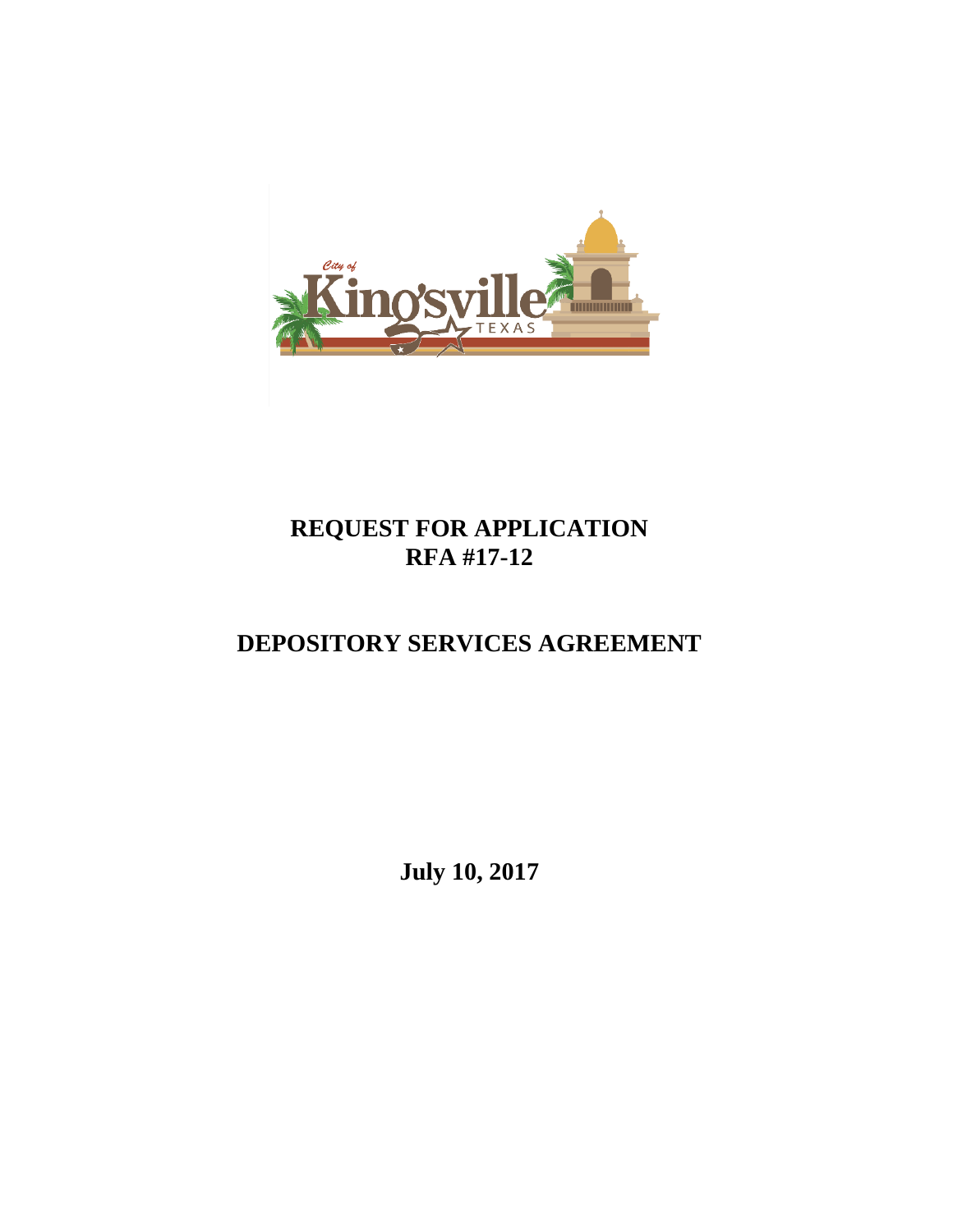## **A. INTRODUCTION**

The City of Kingsville ("the City") issues this Request for Applications ("RFA") to eligible depository institutions to perform depository services for City funds. Only those depository institutions doing business within the city limits of Kingsville, Texas with full depository service capabilities as required in this RFA will be eligible to serve as the City's depository ("Depository"). The City intends to manage its own investments pursuant to its Investment Policy; therefore, the Depository will not provide any investment transaction activities other than safe keeping services such as receiving and delivering securities, coupon collections, and maturity collections.

### **B. SEQUENCE OF EVENTS**

The City will make every effort to adhere to the following schedule:

| <b>Item</b>                                                                          | Date                          |
|--------------------------------------------------------------------------------------|-------------------------------|
| Mail application packets                                                             | July 17, 2017                 |
| Applications available on the City of Kingsville website at www.cityofkingsville.com |                               |
| Advertise in newspaper                                                               | July 22, 2017 & July 29, 2017 |
| Pre-submission of applications conference                                            | August 2, 2017 at 10:00 a.m.  |
| Sealed application submission deadline and<br>Public opening of sealed applications  | August 8, 2017 at 2:00 p.m.   |
| Recommended selection                                                                | August 17, 2017               |
| <b>Commission Presentation</b> /<br><b>Depository Services Agreement Award</b>       | September 4, 2017             |
| Effective date of new Depository Services Agreement                                  | October 1, 2017               |

### **C. TERMS OF DEPOSITORY SERVICES AGREEMENT**

The term of the Depository Services Agreement will commence on October 1, 2017 and continue until September 30, 2020 or until a new Depository is appointed and qualified. The Depository Services Agreement will provide that the City may terminate the Agreement immediately for cause. The Depository Services Agreement will also provide that the City reserves the right to terminate any agreement, during the initial term and any option terms, upon ninety (90) days prior written notice of its intent to terminate any agreement. Unless terminated, the Depository Services Agreement will automatically renew for two additional one-year terms. All service fees must be guaranteed for the initial term of the Agreement and any option year.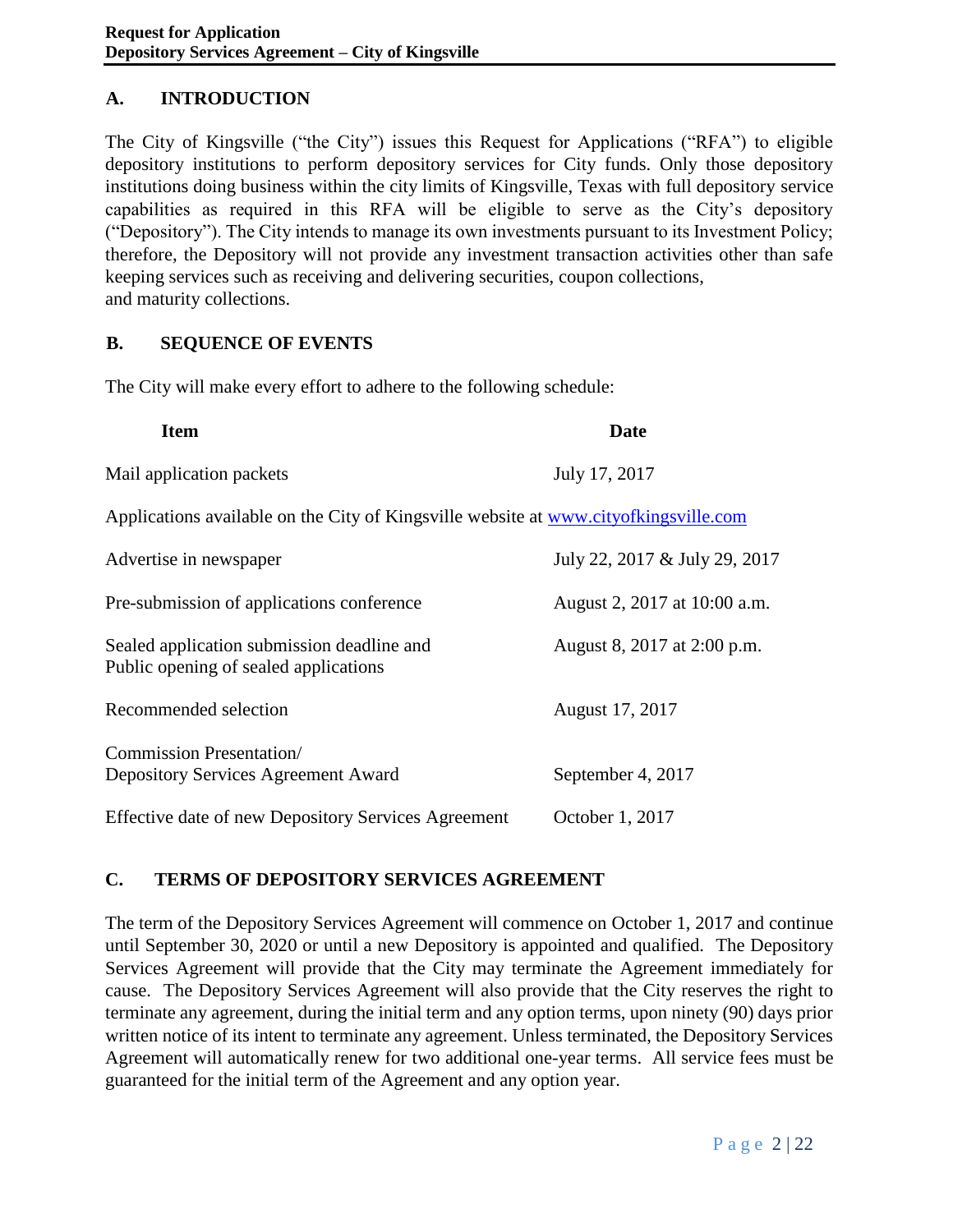## **D. CRITERIA FOR EVALUATION AND SELECTION**

The City will review each application to determine the type and cost of services offered by the depository. After considering the following evaluation and selection criteria, the City will determine in its sole discretion which application to perform depository services is most advantageous to the City. Applications must address the issues and questions specified in this RFA.

The City will determine the "most advantageous" application in two stages. First, the City will consider the following matters:

- 1. whether the depository institution is a bank, credit union or savings association as defined in Section 105.001 of the Texas Local Government Code, doing business within the city limits of Kingsville, Texas;
- 2. whether the depository institution can perform the required services set out in this RFA;
- 3. whether the depository institution is of sufficient financial strength to serve as the City's Depository;
- 4. whether the depository institution is able to satisfy the collateral requirements set out in this RFA; and

After determining which applications are still acceptable after evaluating them according to the above criteria, the second stage of determining the most advantageous application will involve the evaluation of the applications submitted. Applications will be evaluated according to the following evaluation and selection criteria, with a maximum number of points allowed per item. Once the points are awarded, that number will be multiplied by the respective weight factor to determine the score for the particular item.

| <b>Max</b>    | Weight        | <b>Description of Item</b>                                                                                                                                                                       |  |  |
|---------------|---------------|--------------------------------------------------------------------------------------------------------------------------------------------------------------------------------------------------|--|--|
| <b>Points</b> | <b>Factor</b> |                                                                                                                                                                                                  |  |  |
| 25            | 25.0%         | Cost of depository services, including safekeeping and securities clearance fees, and<br>the cost of conversion and implementation of depository services.                                       |  |  |
| 20            | 20.0%         | Cut-off time for accepting deposits for same-day credit, Funds availability schedule,<br>and hours of operation.                                                                                 |  |  |
| 15            | 15.0%         | Ability, experience and success in providing depository services and electronic cash<br>management services to other public funds customers in Kingsville, Texas, as well<br>as quality reports. |  |  |
| 7.5           | 7.5%          | Restrictions regarding individual check amounts, wire transfer amounts and daylight<br>overdraft policy.                                                                                         |  |  |
| 7.5           | 7.5%          | Account Reconcilement Service and sample reconcilement statement.                                                                                                                                |  |  |
| 7.5           | 7.5%          | Stop payment orders- effective time.                                                                                                                                                             |  |  |
| 7.5           | 7.5%          | Depository's procedures for direct deposit of employee payroll.                                                                                                                                  |  |  |
| 5.0           | 5.0%          | Back-up arrangements for check processing and history of missed notification<br>deadlines.                                                                                                       |  |  |
| 5.0           | 5.0%          | Problem resolution process.                                                                                                                                                                      |  |  |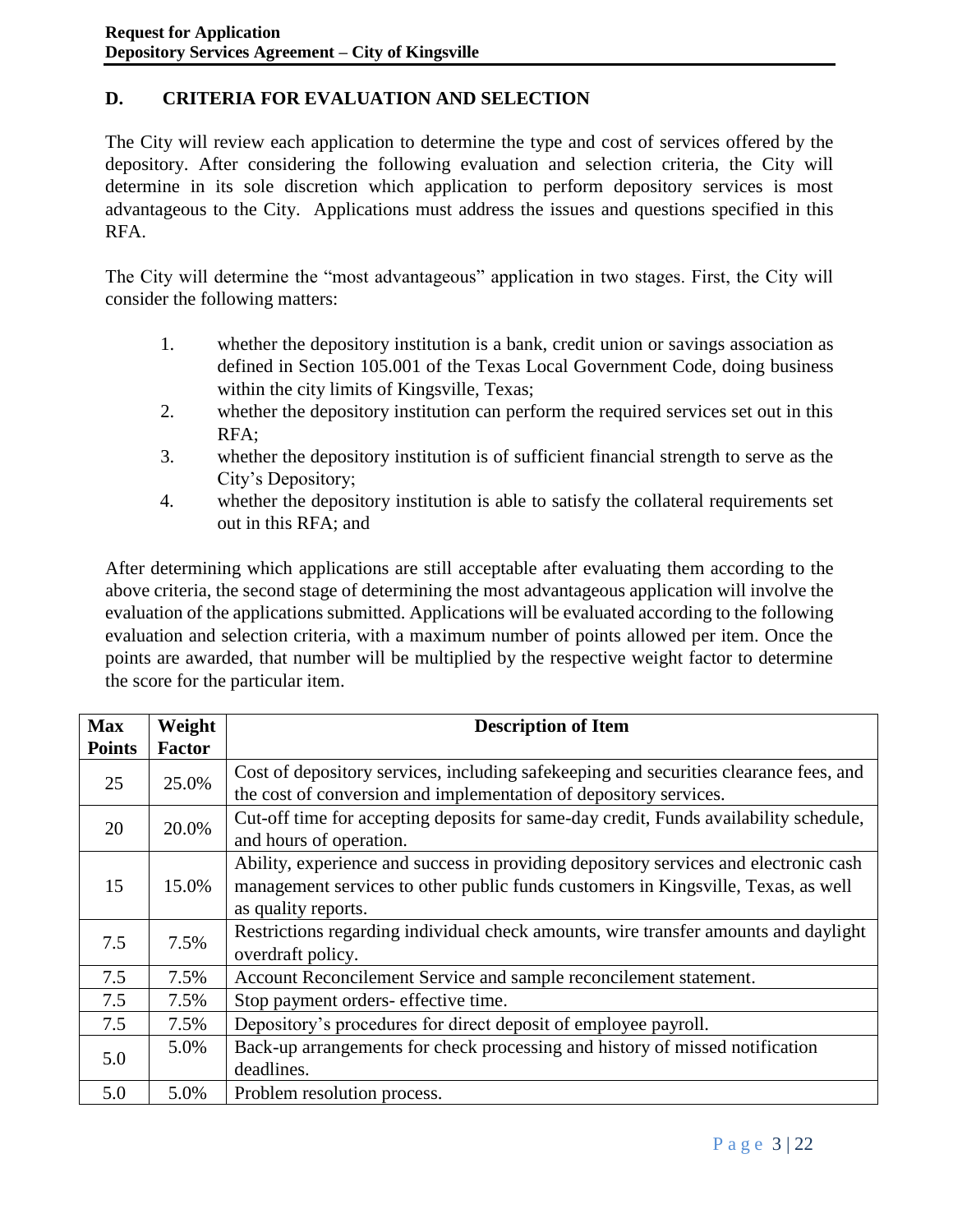## **GENERAL INSTRUCTIONS**

1. Depository institutions must submit applications in a sealed envelope, marked "Application to Perform Depository Services for the City of Kingsville, RFA Number 17- 12" to one of the following addresses by 2:00 p.m. on August 8, 2017:

Applications may be mailed to: City of Kingsville Charlie Sosa Purchasing Manager P.O. Box 1458 Kingsville, Texas 78364

Alternatively, Applications may be hand delivered to: City of Kingsville Finance Department City Hall, 3rd Floor 400 W. King Ave. Kingsville, Texas 78363

APPLICATIONS WILL NOT BE ACCEPTED AFTER 2:00P.M., August 8, 2017.

#### 2. **By submitting an application in response to this RFA, depositories will be deemed to agree to the inclusion of certain mandatory contract provisions specified herein.**

- 3. The City may conduct discussions with any and all depositories deemed by the City to be reasonably eligible for selection for award of the Depository Services Agreement. At the City's discretion, discussions may include but are not limited to: requests for additional information, application modification, and interviews.
- 4. The City reserves the right to:
	- a. waive any defect, irregularity, or informality in any application or application procedures;
	- b. reject any and all applications;
	- c. cancel this Request for Applications;
	- d. re-issue a Request for Applications; or
	- e. extend the application submission deadline time and date.
- 5. All costs incurred by the depository in preparing its application will be the responsibility of the depository.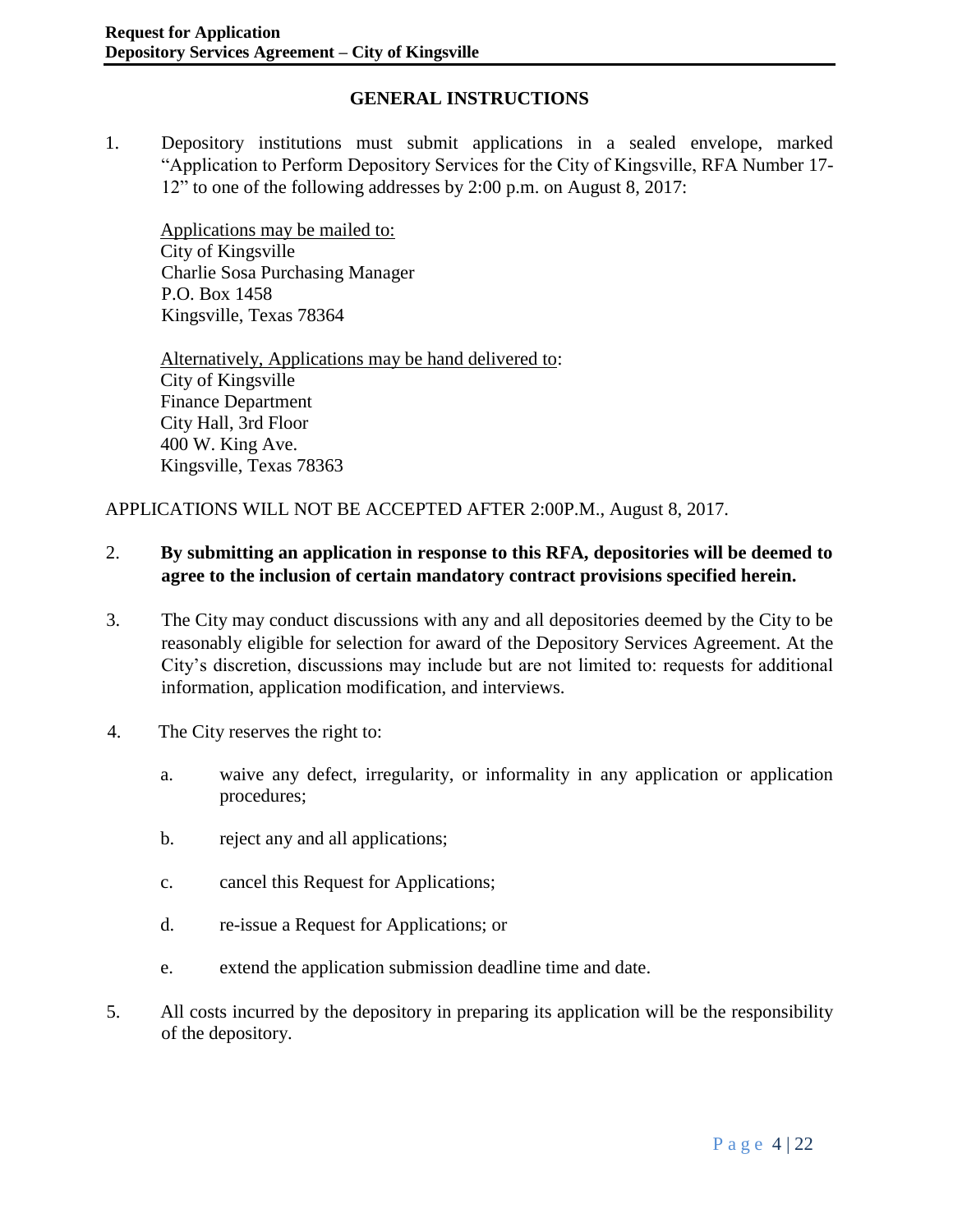6. Except at the meeting described below, questions concerning this Request for Applications must be in writing only and addressed to:

> Charlie Sosa Purchasing Manager City of Kingsville P.O. Box 1458 Kingsville, Texas 78364

Such questions must be submitted no later than August 3, 2017 at 5:00 p.m. Questions may be submitted by fax machine to (361) 595-8035 or email [csosa@cityofkingsville.com.](mailto:csosa@cityofkingsville.com)

Notwithstanding this deadline, questions must be submitted with sufficient time to allow for a reply to reach depositories before the deadline for submission of applications. Any information given to a depository will be furnished to all depositories as an addendum to this Request for Applications if the City determines that such information is necessary for depositories to submit applications or that the lack of such information would be unfairly prejudicial to uninformed depositories.

- 7. A meeting at which depositories may ask questions of City staff concerning this Request for Applications is scheduled for 10:00 a.m. on August 3, 2017 in the Conference Room, 3rd Floor City Hall at 400 W. King Street, Kingsville, Texas. Depositories may submit applications in response to this Request for Applications whether or not they attend the meeting.
- 8. Once the contract negotiations are successfully concluded and the Depository Services Agreement is signed by the selected depository, a recommendation will be submitted to the City Manager concerning award of the Depository Services Agreement. The Depository Services Agreement is attached to this RFA as Exhibit E. If the City Manager approves this recommendation, the Depository Services Agreement will then be submitted to the City Commission for consideration. The City will not be bound under any such Depository Services Agreement until the City Commission authorizes the City Manager to execute the Depository Services Agreement and the City Manager or his designee actually executes the Depository Services Agreement.
	- 9. Depositories should submit three (3) identical copies of the applications by the submission deadline. All applications must be typewritten on 8 1/2 x 11 inch paper.
- 10. To the extent permitted by law, applications will be opened in a manner that avoids disclosure of the contents to competing depositories and keeps the application secret during negotiations. All applications are open for public inspection after the Depository Services Agreement is awarded, but trade secrets and confidential information in the applications are not open to public inspection. It is specifically provided, however, that each depository must identify any information contained in its application that it asserts is either a trade secret or confidential information. Such material must be identified conspicuously by marking each page concerning such information.

### **In the event such material is not conspicuously identified, then by submitting its**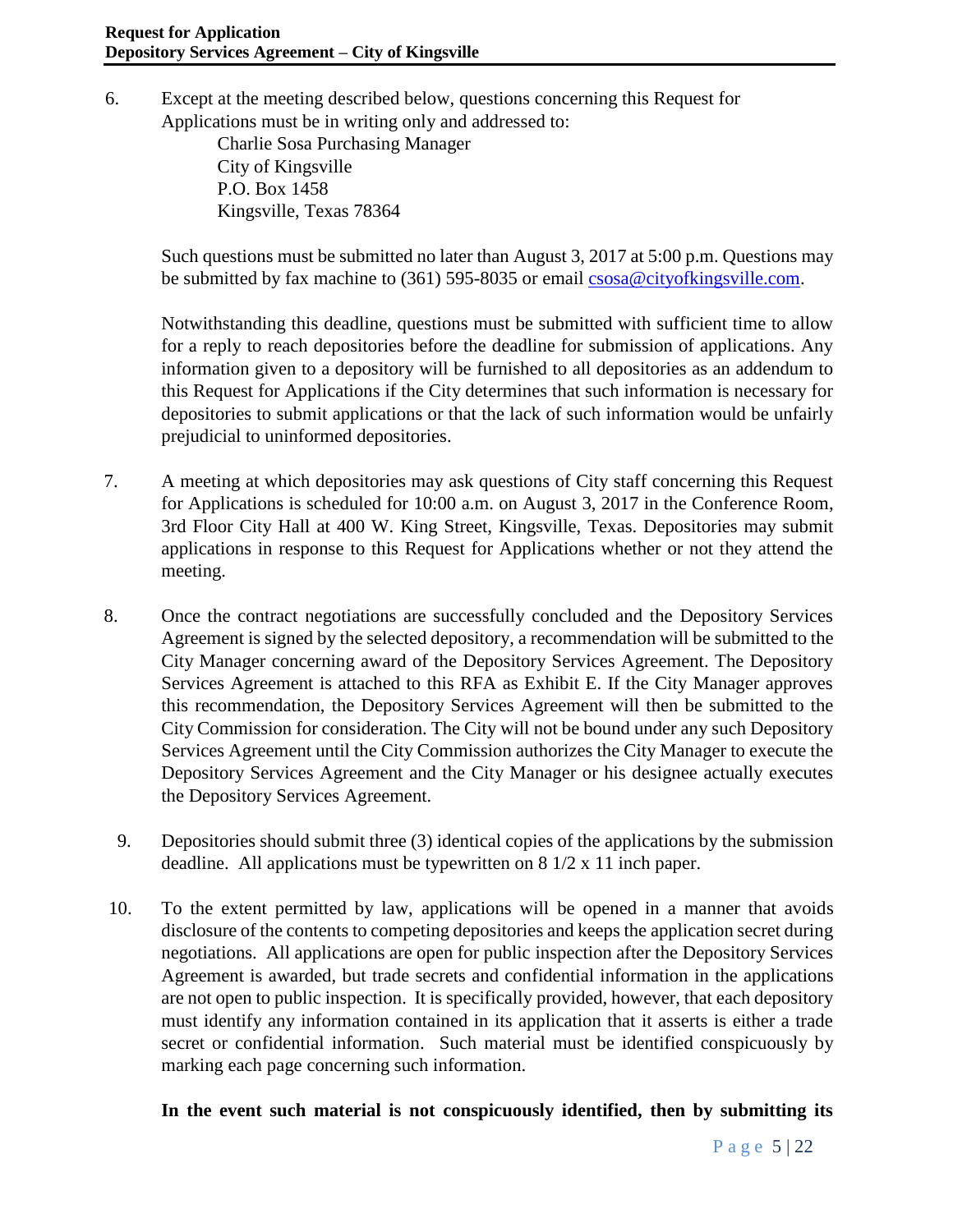#### **application, a depository agrees that such material will be considered public information.**

- 11. In case of a discrepancy between unit price and extended price, the unit price will prevail.
- 12. The City believes that the information contained in this Request for Applications is sufficient for preparation of applications. The information is believed to be accurate; however, the City does not guarantee the accuracy of the information.
- 13. A questionnaire is attached to this Request for Applications as Exhibit D. The questionnaire must be completed and included in the response to this Request for Applications. **If the application includes incomplete questionnaires, the City will reject the application.**
- 14. Pricing summary forms are attached to this Request for Application as Exhibit C. The pricing summary forms must be completed and included in the response to this Request for Applications**. The prices must be guaranteed for the initial term of the Depository Services Agreement as well as any option year.**

## **If the application includes any incomplete applicable pricing summary forms, the City may reject the application.**

- 15. The Depository Services Agreement, RFA amendments, RFA, and Depository's Application will constitute the contract documents. Unless specifically referenced by an RFA amendment, all requirements, terms and conditions stated in the original RFA will apply. Any inconsistencies will be resolved in the following order of priority:
	- a. Depository Services Agreement
	- b. RFA Amendment
	- c. RFA
	- d. Depository's Application
- 16. During any option year of the Agreement, the terms of the Agreement will remain materially the same as the Agreement applicable during the primary term.
- 17. The applicant who is awarded the Depository Services Agreement by the City Commission will be required to complete and return a Conflict of Interest Disclosure Form and a Form 1295-Certificate of Interested Parties.

## **CITY DEMAND DEPOSIT ACCOUNT INFORMATION**

The term "demand deposit account" means a deposit of funds that may be withdrawn on the demand of the depositor. The City requires that the Depository provide depository services for the following demand deposit accounts:

A. The City currently maintains the following interest bearing demand deposit accounts with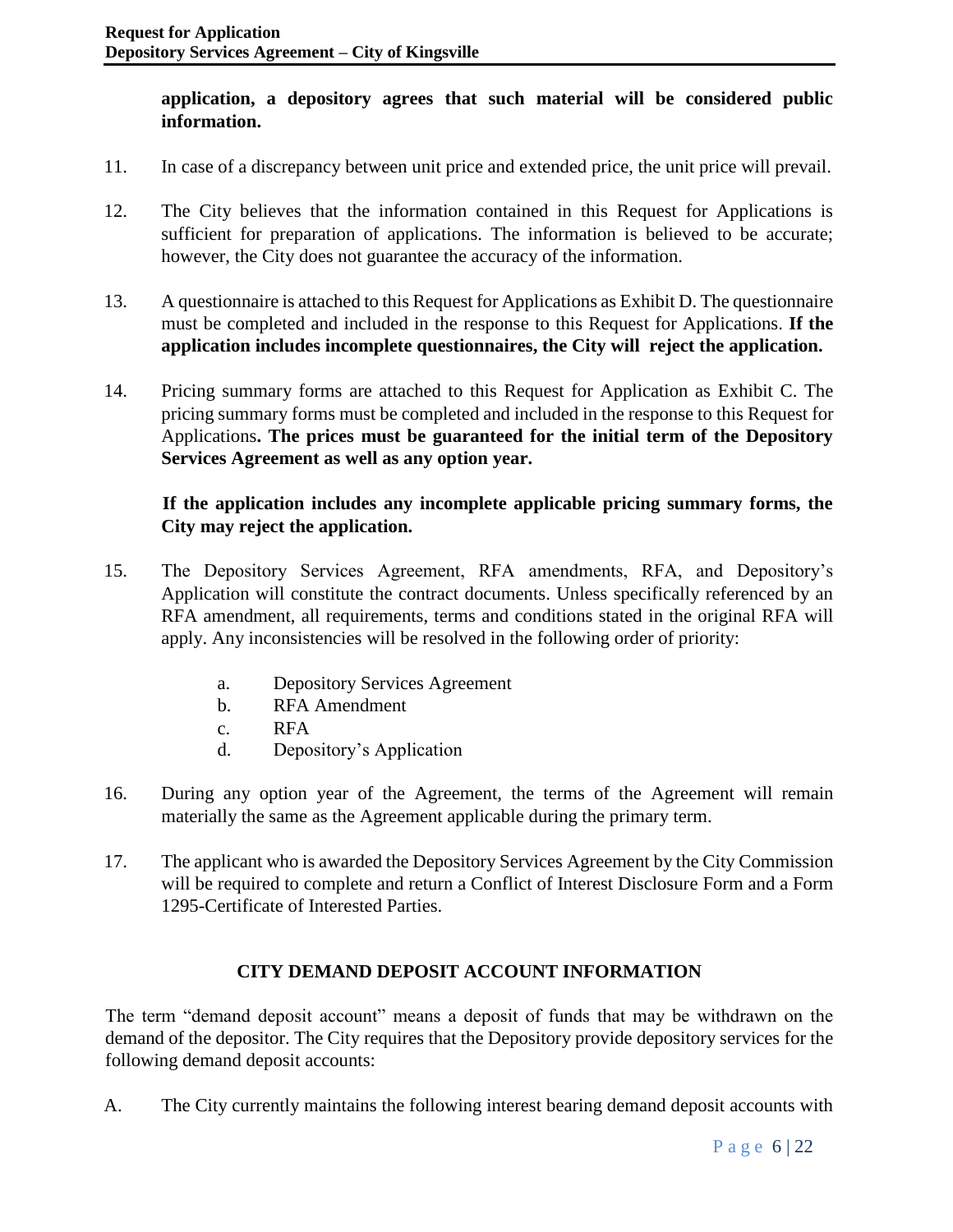Federal Tax ID Number 74-6001513:

| 1. City of Kingsville: | <b>CMA</b> Account               |
|------------------------|----------------------------------|
| 2. City of Kingsville: | <b>Insurance Fund</b>            |
| 3. City of Kingsville: | PD Federal Forfeiture            |
| 4. City of Kingsville: | <b>PD State Forfeiture</b>       |
| 5. City of Kingsville: | PD Pending                       |
| 6. City of Kingsville  | <b>HOT Monies</b>                |
| 7. City of Kingsville  | <b>Volunteer Fire Department</b> |

- B. The City currently maintains the following zero balance accounts with Federal Tax ID Number 74-6001513
	- 1. City of Kingsville: Payroll Fund
	- 2. City of Kingsville: Accounts Payable Fund

### **MANDATORY REQUIREMENTS FOR DEPOSITORY SERVICES**

This section identifies the mandatory requirements for the provision of depository services for City funds. Additional required services are listed on Exhibit C. The depository must be able to provide the mandatory required services to maintain the demand deposit accounts described herein and any other accounts which the City may establish.

**Electronic Cash Management Services**. The City requires that the Depository provide electronic cash management services to the City via electronic data transmission. By using an IBM-PC (or IBM compatible), the City must be able to access and transmit through a secure internet account a variety of balance and transaction information. Software for these services, including but not limited to, stop payments, wire transfers, account balance and transaction information, and transmission of ACH debit or credit transactions, will be furnished and be made available by the Depository at **no cost to the City**.

**Deposits**. The Depository must accept all deposits made by the City during the term of the Depository Services Agreement for deposit in the City Demand Deposit Accounts identified herein. At a minimum, the City requires that the Depository accept City deposits for ledger credit until 2:30 p.m. each business day.

**Automated Information Reporting**. By using an IBM-PC (or IBM compatible), the City must be able to access through a secure internet account, for each City account, the previous day's ending ledger balance, collected balance, float, and debit/credit detail by 8:00 a.m. daily. By this same deadline, this information must be combined to reflect totals for all City accounts taken together.

**Items Processing Service.** The Depository must process all deposited items of checks and cash. Such processing services include encoding services, credit and debit advises given to the City within three business days of the debit or credit, clearing returned items, and return of stamped duplicate deposit slips to the City within one business day of deposit. The City intends to deposit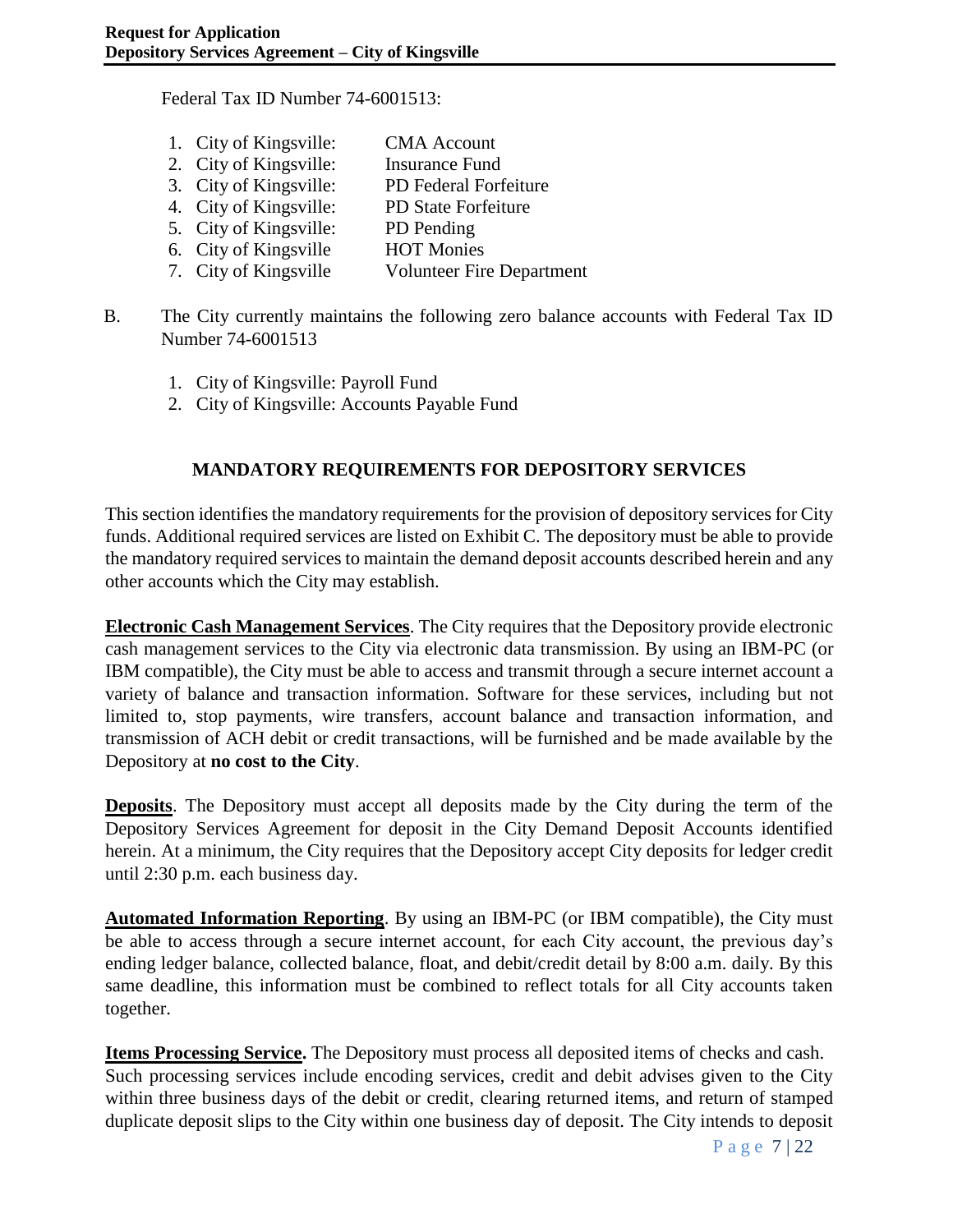all revenues directly to the Depository by courier. The deposits will be made in batches with a tape to be provided for each batch. If item processing discovers an error in the deposit, then the City requires a credit or debit advice to be mailed to the City immediately after the account has been adjusted with the appropriate documentation attached to justify the correction. Appropriate documentation is considered to be a copy of the City's tape with the item in question marked and a copy of the check in question.

**Fine Sorting Required**. Any account that has more than 100 checks per monthly statement may be required to be fine-sorted in numerical order by the Depository.

**Insufficient Funds (NSF)/Returned Items.** A complete description is to be provided on all NSF/returned items deposited into City accounts. The description should include the Payer's name, applicable City department, and reason for return. All NSF/returned items must be charged back to the account to which the items were deposited provided that the City department is identified by endorsement stamp or other readily identifiable means on the item. The Depository will send the NSF/returned items to the office designated by an Authorized City Representative.

**Stop payments**. Stop payments must remain in effect for at least six (6) months. By using an IBM-PC (or IBM compatible), the City must be able to initiate stop payments through a secure internet account. Placement of stop payments through a PC transmission does not require written authorization follow-up by the City.

**Automatic payroll deposit services.** By using an IBM-PC (or IBM compatible), the City will electronically transmit City employee payroll data to the Depository through a secure internet access. The Depository will receive the data and prepare an ACH debit so that the Depository payroll account will be debited no sooner than the date of payroll. Attached, as Exhibit A, is the Payroll Calendar for FY 2016-2017.

**General Wire Transfer Services**. By using an IBM-PC (or IBM compatible), the City must be able to initiate general wire transfer services including initiation of repetitive and non-repetitive wire transfers through a secure internet account. The Depository must act upon all electronic, written or verbal transfer requests within one hour from the time received from an Authorized City Representative, and use any means for the transmission of the funds the Depository may consider suitable up until **2:30 p.m.**

The Depository must record all telephonic instructions from the City received by the Depository's wire transfer department and retain the recordings for sixty-one (61) days (the period for City notification of discrepancies) following such requests.

In the event there is a loss of interest or use of funds as result of a Depository error for failure to execute a transfer request on the date received, or such other error within the Depository's control, compensation for loss must be corrected by adjusting the aggregate ledger and collected balances of the City accounts to reflect properly the average balances of the amounts that would have resulted had no error occurred.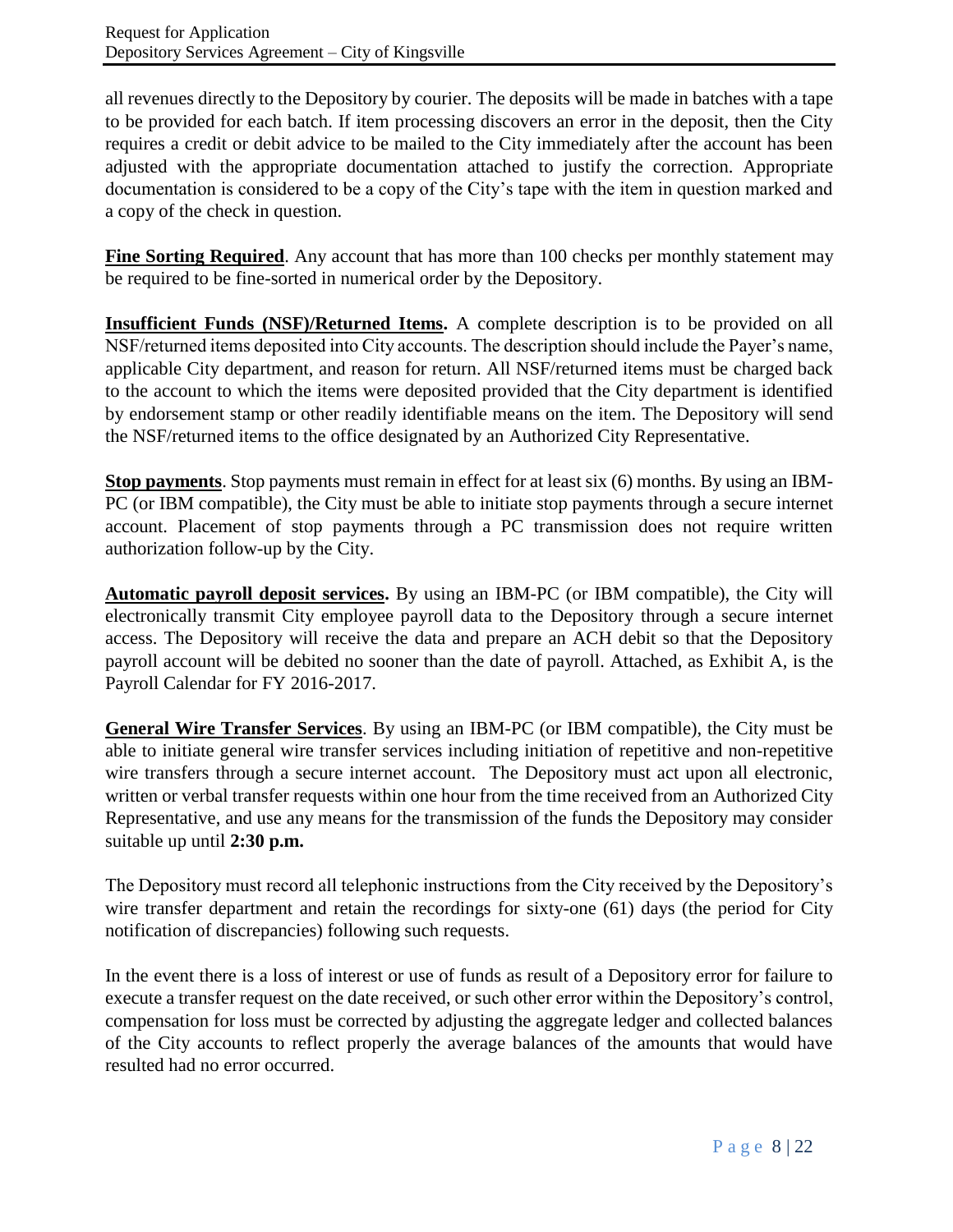**Account reconciliation services**. All depository statements and paid items, except those relating to the City employee payroll account, must be on a monthly cycle and must be cutoff on the last calendar day of the month. Payroll is bi-weekly. Exhibit A contains a list of the FY 2017-2018 payroll dates. The depository statements, including all deposit slips and cancelled checks, must be available for pick-up no later than the fifth working day following the assigned cut-off date.

A depository statement checklist must be completed by the depository and sent with the bank statements. A sample checklist is attached as Exhibit F.

If a statement for a City depository account is not cut off as specified by the City, the City will require that the Depository reimburse the City for the costs incurred to reconcile the statement, including City employee overtime costs.

**Depository Reconcilements**. Automated depository reconcilements are required for the Vouchers Payable and Payroll accounts and other accounts as required by an Authorized City Representative as transaction volume increases. By using an IBM-PC (or IBM compatible), the City will electronically transmit reconcilement data to the Depository through a secure internet account. Reconcilements must be available for pick up by the City by the ninth working day following the day the data was transmitted to the Depository. "Add/delete" adjustment forms will be provided by the Depository. The Depository will be required to transmit reconcilement information to the administrators of the City's health care and worker's compensation accounts and others as designated by the City.

**Checking with Interest Accounts**. If designated by an Authorized City Representative, a demand deposit account will be set up as interest bearing and interest will be paid monthly. Interest rates will be those set for public fund interest bearing accounts.

**Controlled Disbursement Service**. Specific accounts as designated by an Authorized City Representative will be controlled disbursement accounts. By using an IBM-PC (or IBM compatible), the City must be able to access by 10:15 a.m. same day information concerning controlled disbursement clearings through a secure internet account.

**Zero Balance Accounts**. As designated by an Authorized City Representative, specific demand deposit accounts will be zero balance accounts for ease in reconciling and record keeping.

Depository will pay on presentation all checks drawn and properly payable on a City demand deposit account at no charge to the payee or to the City.

**Deposit Locations**. The City will make Deposits at the Depository's main Kingsville office or at any of Depository's Kingsville branches, if any. A deposit ticket will be presented to the Depository with each deposit. The Depository will route specified deposit ticket copies to the City on a daily basis.

**Escrow Accounts**. Periodically during the term of the Agreement, the City may require that an escrow account be established at the Depository. The service fees charged for the escrow account must be the same as the service fees charged to the City for its demand deposit accounts.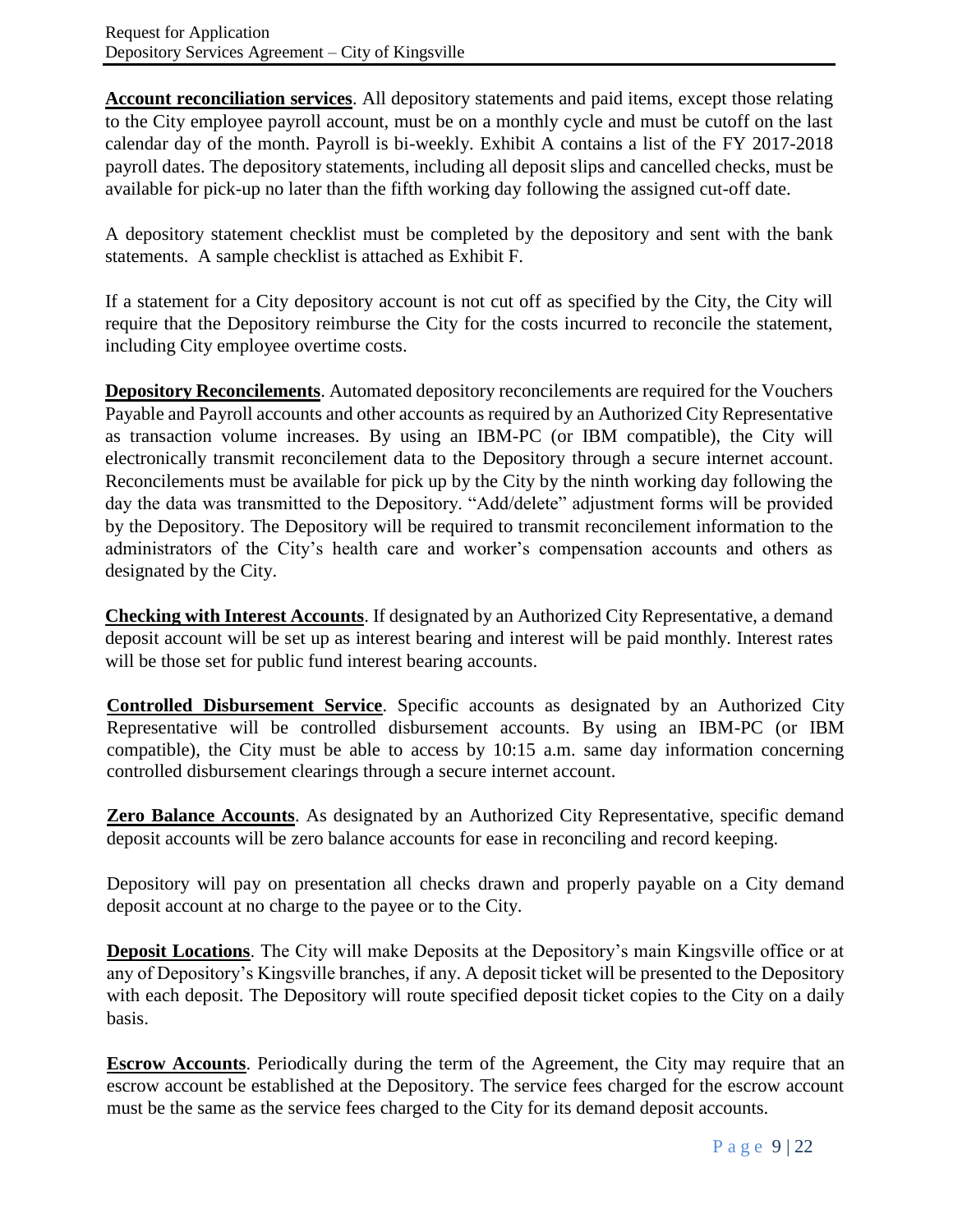## **SERVICE FEE REQUIREMENTS**

The City desires an equitable reimbursement arrangement for the depository services provided. A direct fee basis for services provided by the Depository with an offsetting earnings credit for available balances is the method required by the City. This process requires the monthly calculation of a net depository service cost. The Depository will calculate the total monthly service costs for all accounts and the total monthly earnings credit for all accounts on the account analysis statement. The net of total service costs and total earnings credits equals net banking service costs for the month. Earnings credit must be given to the City for all account balances grouped together and not for just single account balances.

A written invoice evidencing the fees for services must be provided to the City at the end of each month for each account. This invoice must also contain a section summarizing the fees for services for all accounts. The City will have five working days to confirm the services performed prior to authorization of the debit advice(s). The Depository will not debit a City depository account for service fees until the Depository and the City agree that the fees are correct. Fees will be allocated among accounts as designated by an Authorized City Representative.

## **FUNDS TRANSFER REQUIREMENTS**

Incoming wire transfers may occur regularly. The Depository must give both ledger and collected credit the day of the wire receipt, regardless of the time the Depository receives the transfer through the Fedwire System. Credit to City accounts for incoming wire transfers must be immediate.

The City may invest in marketable securities. An outgoing wire transfer will be made in the morning for the reinvestment of funds expected by an incoming wire transfer. The Depository must allow the City to reinvest and to wire funds out in anticipation of an incoming wire transfer later in the day.

The Depository must not charge the City for daylight overdrafts. When a daylight overdraft is anticipated, an Authorized City Representative will notify the designated depository official of the situation.

Notification to the City of incoming wire transfers or problems with outgoing wire transfers must be made within one hour of the transaction. The City allows five authorized employees to initiate repetitive transfers. All authorized employees must be issued a personal identification number in order to initiate wire transactions. If the wire transfer is initiated over the telephone, the City will require that the Depository telephone the City and specifically request to speak to an Authorized City Representative other than the person initiating the wire to verify that the wire is authorized prior to releasing it.

## **OVERDRAFT PROCESSING REQUIREMENTS**

The City does not intend to have an overdraft position on any of its depository accounts throughout the course of the Depository Services Agreement. In the event a check or checks presented for payment on any City account where there exists insufficient funds available for payment, the City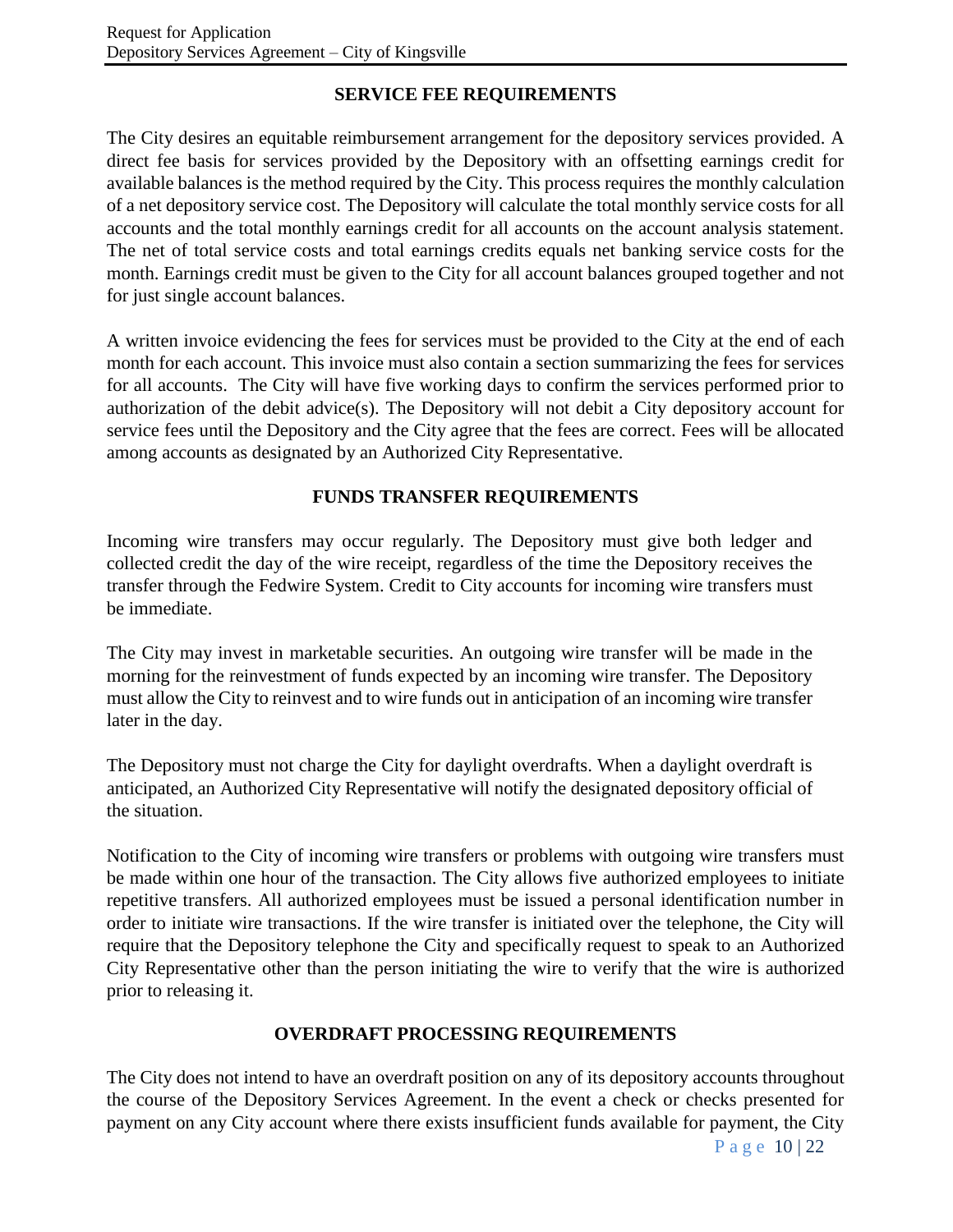will require the Depository to pay said checks and promptly notify an Authorized City Representative of the existence of the overdraft situation. The City would cover the overdraft within one business day.

## **REQUIREMENTS FOR SECURITIES CLEARANCE AND SAFEKEEPING OF CITY INVESTMENTS**

Investment securities purchased by the City will be delivered by book entry at the Federal Reserve. The purchase and sale of all securities will be on a delivery versus payment or payment versus delivery basis (i.e. for securities purchases, monies will not be released by the City's safekeeping bank until securities are received at the Federal Reserve Bank or further credit to the City's safekeeping bank. In the case of securities sales, monies will be received by the City's safekeeping bank via the Federal Reserve Bank as the securities are simultaneously released to the purchaser). In this manner, the City will always have possession of either the securities or its monies.

The City will send written instructions to the securities clearance department for each transaction. When a City security matures, or when a City security is purchased, funds will be transferred from or to the CMA or another account as directed by an Authorized City Representative. Most of these instructions will be sent by facsimile to assure the timeliness of the operation. The City expects the Depository to give prompt notification of any settlement problems, including securities delivered where the instructions do not match or where instructions have not been given to the Depository.

All securities must be perfected in the name of the City. All book entry securities owned by the City must be evidenced by a safekeeping receipt issued to the City. The original safekeeping receipt for each transaction will be forwarded to the City.

### **FINANCIAL STATUS OF DEPOSITORY**

The City requires a Depository that is fiscally strong and thus requires each depository institution applying to become the City's Depository to include a completed depository credit evaluation form (Exhibit B) in its application. The City may also conduct its own credit analysis.

### **COLLATERAL REQUIREMENTS**

**Background**. As security for the deposits of the City, the Depository must pledge to the City securities equal to the largest total ledger balances the City maintains in the Depository, less the amount of coverage provided by the Federal Deposit Insurance Corporation.

All funds deposited under the Depository Services Agreement must be continuously secured in accordance with applicable federal laws and regulations as well as the laws of the State of Texas, including but not limited to Subchapter C, Security for Funds Held by Depository of Chapter 105, Depositories for Municipal Funds of the Texas Local Government Code; Chapter *2257,* Public Funds Collateral Act, Texas Government Code; and this RFA.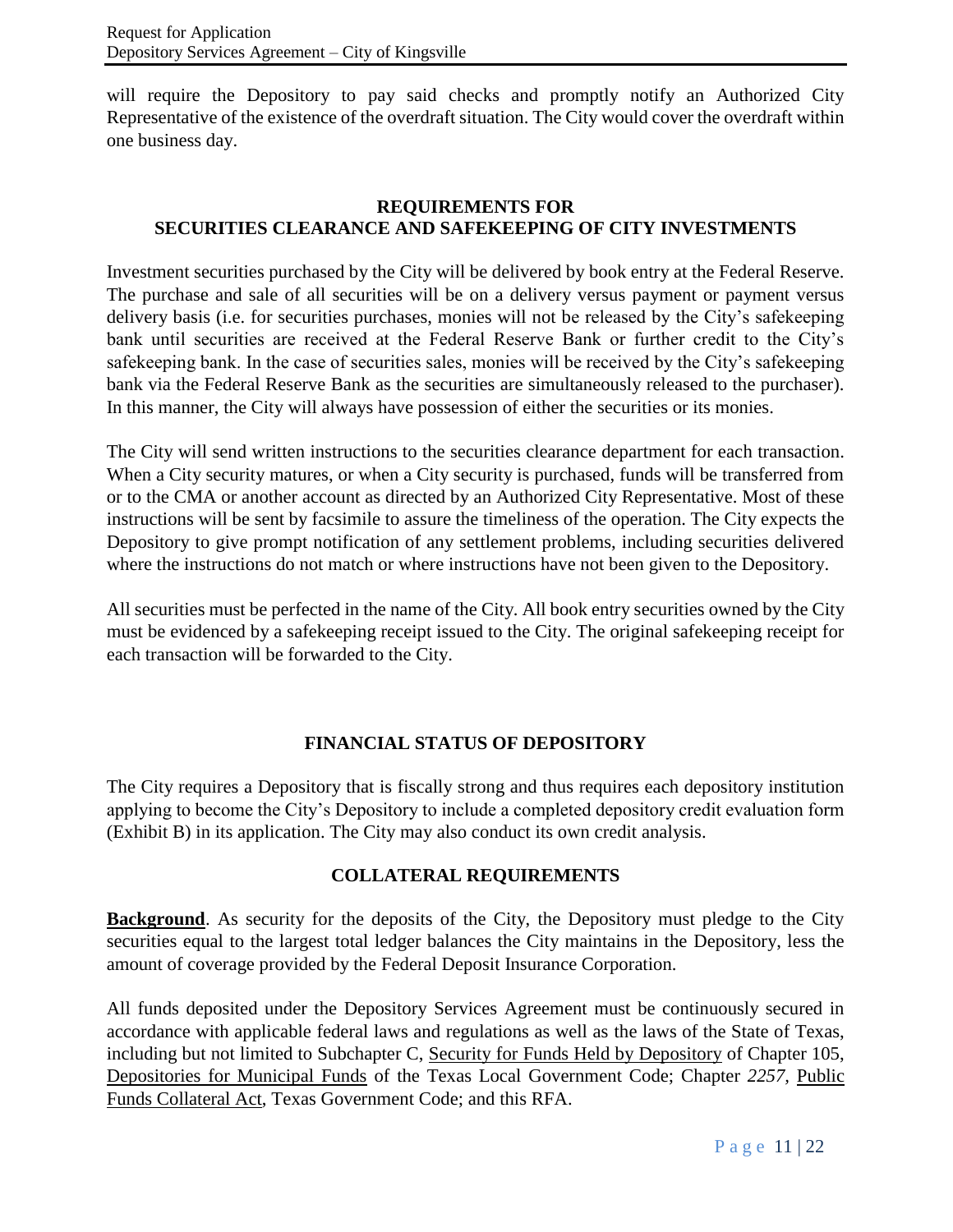**Qualification as Depository**. The Depository will be required to, not later than five days before the commencement of the term of the Depository Services Agreement, pledge security for the funds to be deposited by the City at the Depository as provided by Subchapter C, Security for Funds Held by Depository of Chapter 105, Depositories for Municipal Funds of the Texas Local Government Code; Chapter *2257,* Public Funds Collateral Act, Texas Government Code; and this RFA.

**Permissible security**. Only the following types of securities are acceptable to the City to secure City deposits:

- (1) a treasury note of the United States or other evidence of indebtedness of the United States that is guaranteed as to principal and interest by the United States with a stated maturity of five (5) years or less;
- (2) an obligation of an agency of the United States, provided that (i) the market value can be readily established, (ii) the agency note has a stated maturity date of five *(5)* years or less, and (iii) the obligation has been approved by an Authorized City Representative.

**Custodian of Pledged Securities**. The securities pledged by the Depository as collateral must be deposited with a Texas branch of the Federal Reserve Bank,("the Custodian"), in escrow in a safe keeping account held in the name of the City. The custodian account must require the authorization of both the Depository and an Authorized City Representative to release pledged collateral. The Custodian, upon receipt of pledged securities, must promptly issue and deliver to the City Treasurer trust receipts for the securities pledged. The securities must be held by the Custodian and the Custodian may not transfer or deposit the securities in another institution.

**Amount of Collateral**. Securities pledged by the Depository to secure City funds on deposit identified with federal taxpayer identification number 74-6001513 must have a market value of at least **two million dollars** (\$2,000,000) or as designated in writing by an Authorized City Representative. During the City's tax season which occurs from October through March, the Depository must provide additional collateral as required by an Authorized City Representative.

The market value of a security is to be determined by an Authorized City Representative from a third party source (i.e. Primary dealer, Wall Street Journal) and is binding on the Depository.

**Federally Insured Deposits.** The Depository is not required to provide security for the deposit of City funds to the extent deposits are insured under 12 U.S.C.A., Sections 18l1-1835a.

**Additional Security**. An Authorized City Representative may by written order require the Depository to pledge additional collateral at any time it is determined to be advisable. If, for any reason, the total city balance on deposit with the Depository exceeds the market value of pledged security, the Depository must immediately pledge additional securities to the City. Any additional security pledged must meet the requirements of this RFA and must be approved by an Authorized City Representative. Failure to pledge additional securities on the day the Depository is provided written notice constitutes grounds for City Commission to select a new depository as required by law and terminate the Depository Services Agreement. On the same day that notice to pledge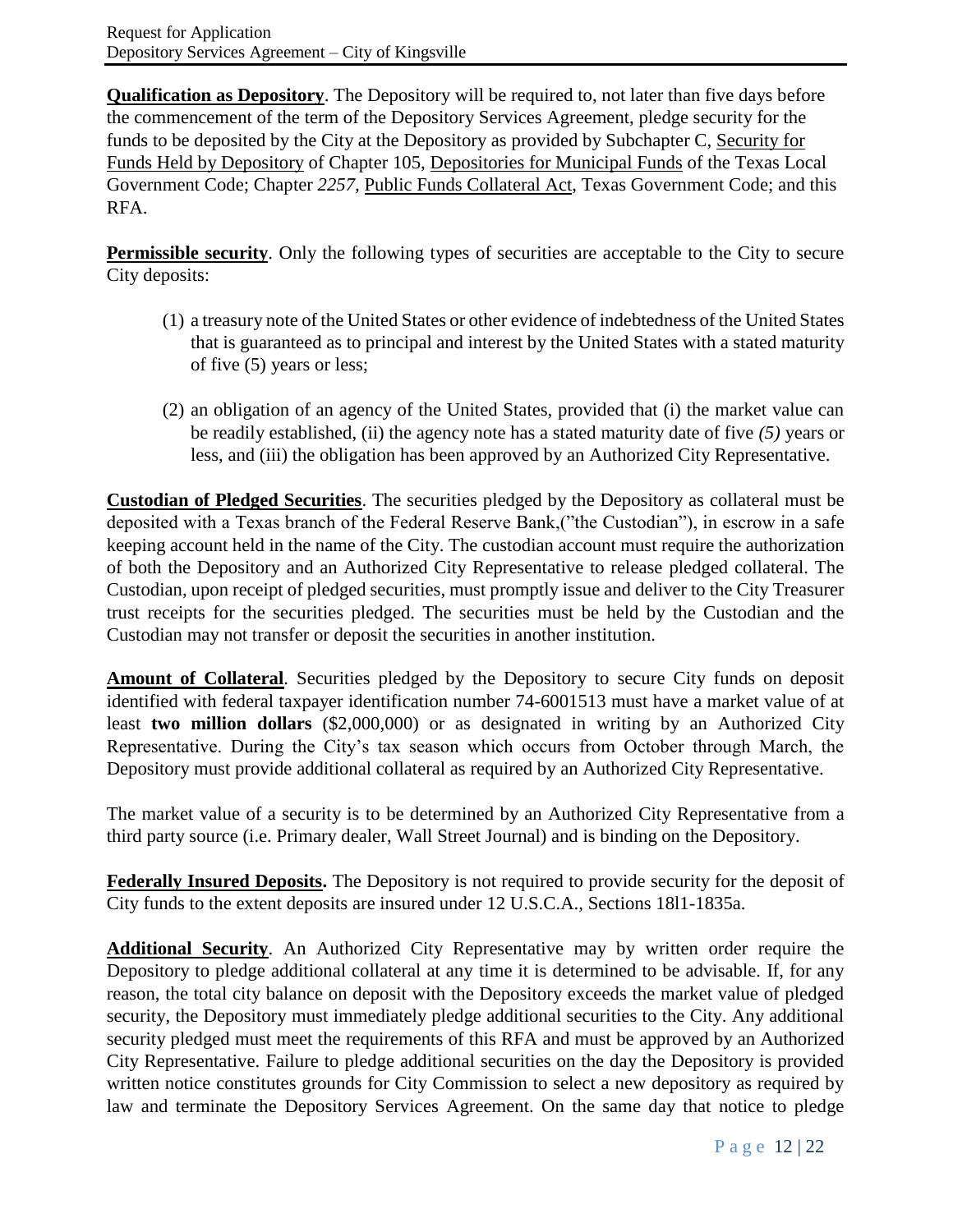additional securities is received by the Depository, the Depository must execute and deliver a Supplemental Pledge Agreement in form acceptable to the City to evidence any additions of collateral pledged to secure the deposits of the City. The Supplemental Pledge Agreement must also be placed and continuously maintained in the official records of the Depository.

**Substitution of Securities**. The Depository may substitute one security for another provided that the security meets the requirements of this RFA and provided that the substitution is approved, in writing, by an Authorized City Representative. Prior to such substitution, the Depository must execute and deliver a Supplemental Pledge Agreement in form acceptable to the City to evidence any substitutions of collateral pledged to secure the deposits of the City. The Supplemental Pledge Agreement must be placed and continuously maintained in the official records of the Depository.

**Release of Security**. If the securities pledged by the Depository exceed the amount required under this RFA, an Authorized City Representative may authorize the release of the excess. All security releases must be approved in writing by an Authorized City Representative.

**Records and Audit**. The Depository must maintain separate, accurate, and complete records relating to the deposit of public funds, the pledged investment securities, and all transactions relating to the pledged investment securities. The Custodian must maintain separate, accurate, and complete records regarding the pledged investment securities. All such records of the Depository or Custodian will be subject to audits by the City of Kingsville, its external auditors, or regulatory agencies. Audits or examinations will be performed to ascertain whether the records and pledged investment securities are in compliance with the Public Funds Collateral Act, Chapter 2257, Texas Government Code.

**Documentation to Be Provided to City**. The Depository and or Custodian must provide documentation relating to the description of securities pledged as collateral, substitution of pledged securities, pledge of additional securities, and withdrawal of excess securities to the City Treasurer. A certificate indicating the market value of securities pledged as collateral hereunder must be provided to the City at least monthly.

**Collateral Provision of Financial Institution Reform, Recovery and Enforcement Act (FIRREA).** The Depository must provide certification that the Depository has complied with all requirements of the Financial Institution Reform, Recovery and Enforcement Act (FIRREA) and FDIC policies which may apply to the City's security interests in the pledged collateral and must specify the officers of the Depository who are authorized to sign agreements with the City. Prior to the initial pledge of securities under the Depository Services Agreement, the City will require that the Depository (a) execute a Security Agreement- Pledge and ancillary agreements necessary to effect the pledge of securities to collateralize all of the City's deposits in such form as is acceptable to the City; (b) deliver to the City a certified copy of excerpts from the minutes of a meeting of the Loan Committee and/or Board of Directors of the Depository, properly authorizing the Depository to enter into a Security Agreement-Pledge, and to pledge assets of the Depository to secure all deposits made by the City with the Depository; and (c) deliver to the City certification that the Depository Agreement, the Security Agreement - Pledge, and the authorization of the Board of Directors and the Loan Committee of the Depository have been placed (and will continuously be maintained) in the official records of the Depository.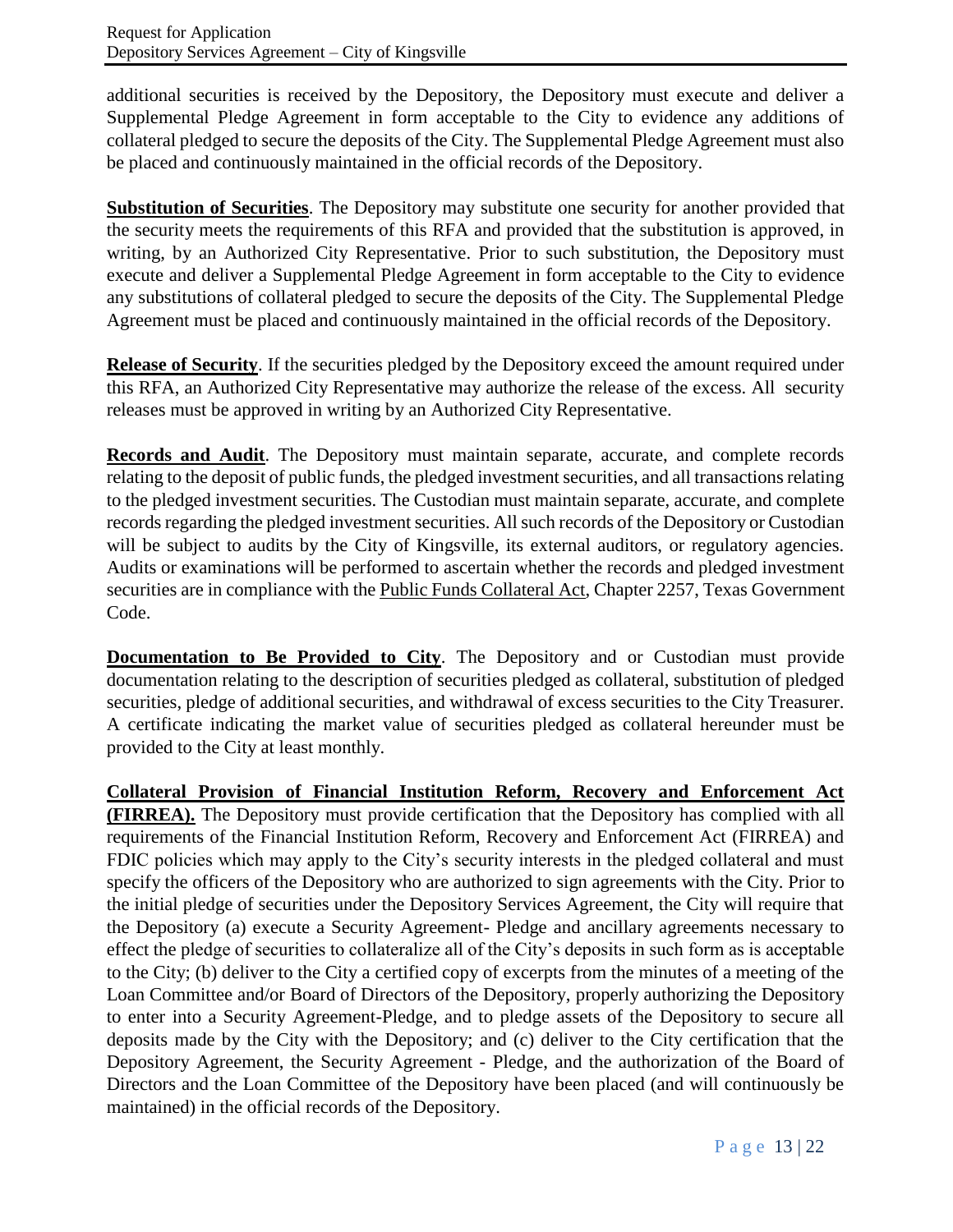# **OTHER REQUIREMENTS**

- 1. The Depository must notify the City in writing within ten (10) days of any changes in federal or state regulations or laws that would thereafter affect the Depository Services Agreement. The Depository must also notify the City of any services, which become available to the City throughout the Agreement period.
- 2. The Depository's records relating to the City's accounts must be open to review by either City staff members or City-appointed independent auditors during normal business hours.
- 3. The successful Depository must provide to the City each quarterly CALL report (Schedule RC only) as well as any public information concerning changes in the ownership, management or financial position of the Depository or its parent company.
- 4. To the extent that the Depository Services Agreement is not governed by applicable federal laws and regulations, the Depository Services Agreement will be governed by and construed in accordance with laws of the State of Texas. Any suit brought in connection with the Depository Services Agreement must be filed in Kleberg County, Texas.
- 5*.* Until deposits are credited to the City as evidenced by validation of duplicate deposit slips, the relationship between the City and the Depository as to all contents must be that of Bailor and Bailee. The Depository will be responsible and liable to the City for that same degree of care required under the laws of Texas for Bailees having custody of property of other persons.
- 6. The Depository must be a participating bank in the Southwestern Automated Clearing House Association to be able to deliver debit and credit payments.
- 7. The Depository must assign one of its officers employed by the Depository in Kingsville to coordinate the depository relationship established under the Depository Services Agreement. The depository officer is responsible for responding to questions from an Authorized City Representative concerning the performance of depository services. The City will require a review meeting with the depository officer at least once every month to evaluate the working relationship between the City and the Depository and to address any problems.
- 8. The City will provide the Depository with a Corporate Resolution at the commencement of the contract term. Thereafter, the Depository will not require additional corporate resolutions when an Authorized City Representative opens a new account.
- 9. The City plans to electronically transmit data to the Depository regarding those City utility customers who have previously authorized the City to automatically debit their demand deposit accounts for City utility bills. The Depository must be able to provide this direct debit service.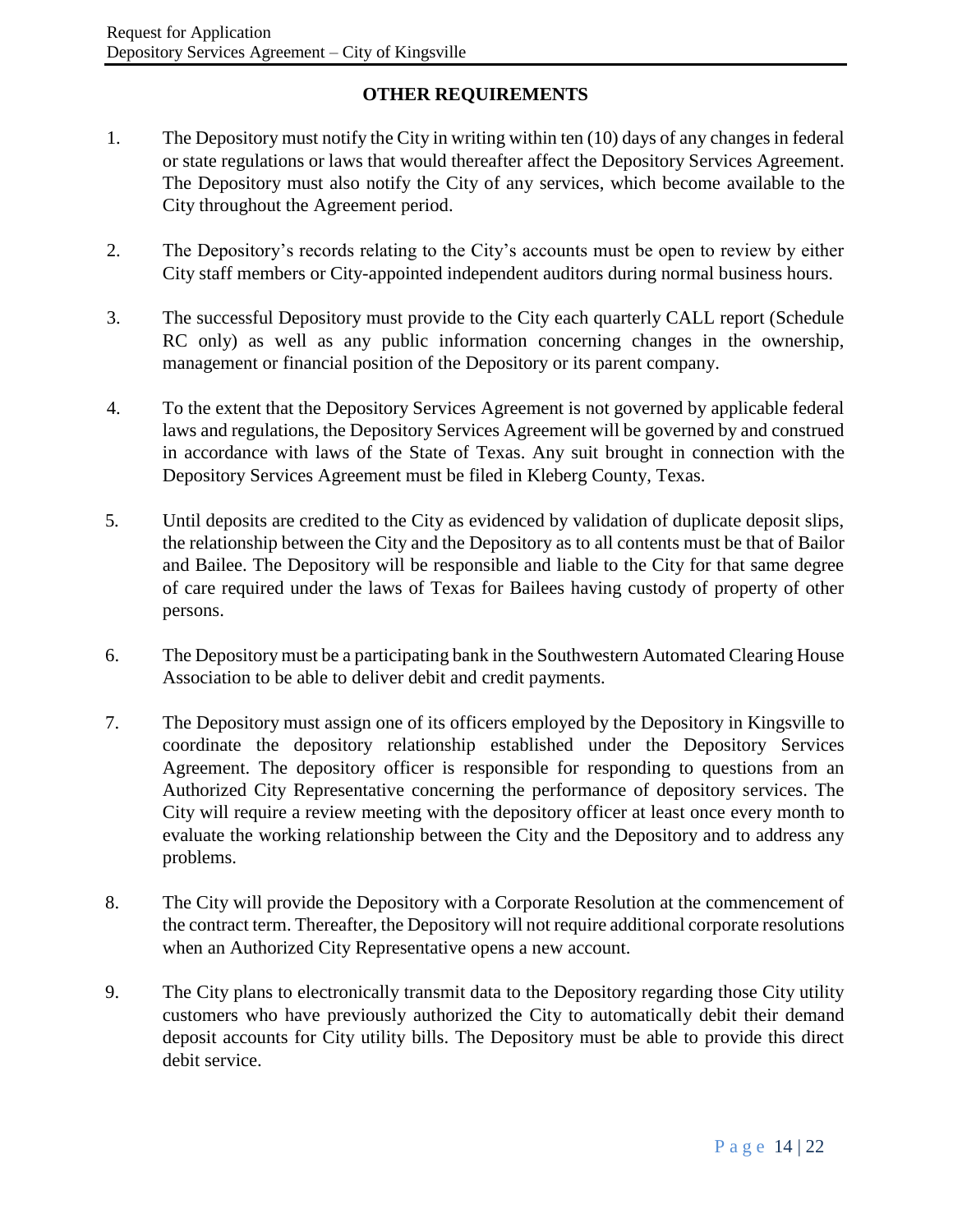# **SUBMISSION CHECKLIST**

The depository must use the forms provided in this RFA as the forms on which to submit service fees. The depository must respond to questions provided in the attached questionnaire, Exhibit D. Any alterations, changes or deletions to these forms will be grounds for the City to reject the application. Any service which does not have a fee indicated on the forms will be considered to be free of charge in the Depository Services Agreement. Additional pages may be attached as needed to the application and should reference the questions to which a response applies. Each application must contain the following information:

- 1. A transmittal letter which:
	- a. identifies the depository institution making application for the performance of depository services for the City of Kingsville;
	- b. is signed by an individual, identified by name and title, who is authorized to bind the depository institution contractually;
	- c. identifies the names, titles, telephone, email address and fax machine numbers of individuals who are available to be contacted by the City concerning the application and for additional information; and
	- d. acknowledges, by number, the receipt of any and all addendums to the Request for Applications.
- 2. Completed pricing summary forms (Exhibit C).
- 3. Completed questionnaire (Exhibit D).
- 4*.* Sample depository statement for a demand deposit account.
- 5. Sample partial account reconciliation statement.
- 6. Availability of funds schedule with a clear explanation of deadlines.
- 7. Sample monthly pledged collateral report.
- 8. Explanation of basis for money market rates.
- 9. The most recent annual financial statement of the depository along with the last four (4) quarterly FDIC call reports.
- 10. Depository Credit Evaluation Form (Exhibit B).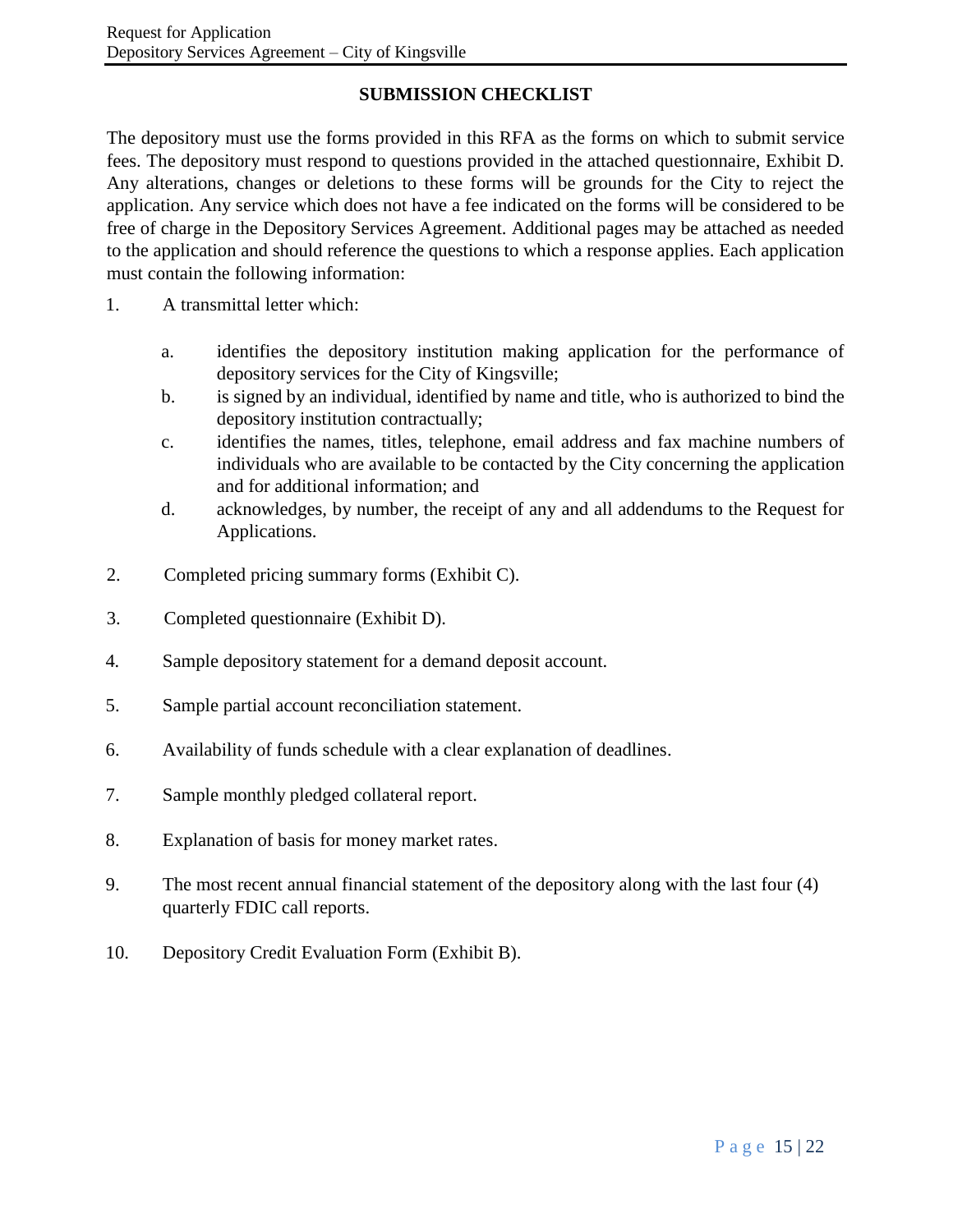# EXHIBIT A

## PAYROLL CALENDAR FOR JUNE 1, 2017 THROUGH MAY 31, 2018

| Pay<br><b>Period</b> |          |
|----------------------|----------|
| No.                  | Pay Day  |
| 1                    | 06/01/17 |
| $\overline{2}$       | 06/15/17 |
| 3                    | 06/29/17 |
| 4                    | 07/13/17 |
| 5                    | 07/27/17 |
| 6                    | 08/10/17 |
| 7                    | 08/24/17 |
| 8                    | 09/07/17 |
| 9                    | 09/21/17 |
| 10                   | 10/05/17 |
| 11                   | 10/19/17 |
| 12                   | 11/02/17 |
| 13                   | 11/16/17 |
| 14                   | 11/30/17 |
| 15                   | 12/14/17 |
| 16                   | 12/28/17 |
| 17                   | 01/11/18 |
| 18                   | 01/25/18 |
| 19                   | 02/08/18 |
| 20                   | 02/22/18 |
| 21                   | 03/08/18 |
| 22                   | 03/22/18 |
| 23                   | 04/05/18 |
| 24                   | 04/19/18 |
| 25                   | 05/03/18 |
| 26                   | 05/17/18 |
| 27                   | 05/31/18 |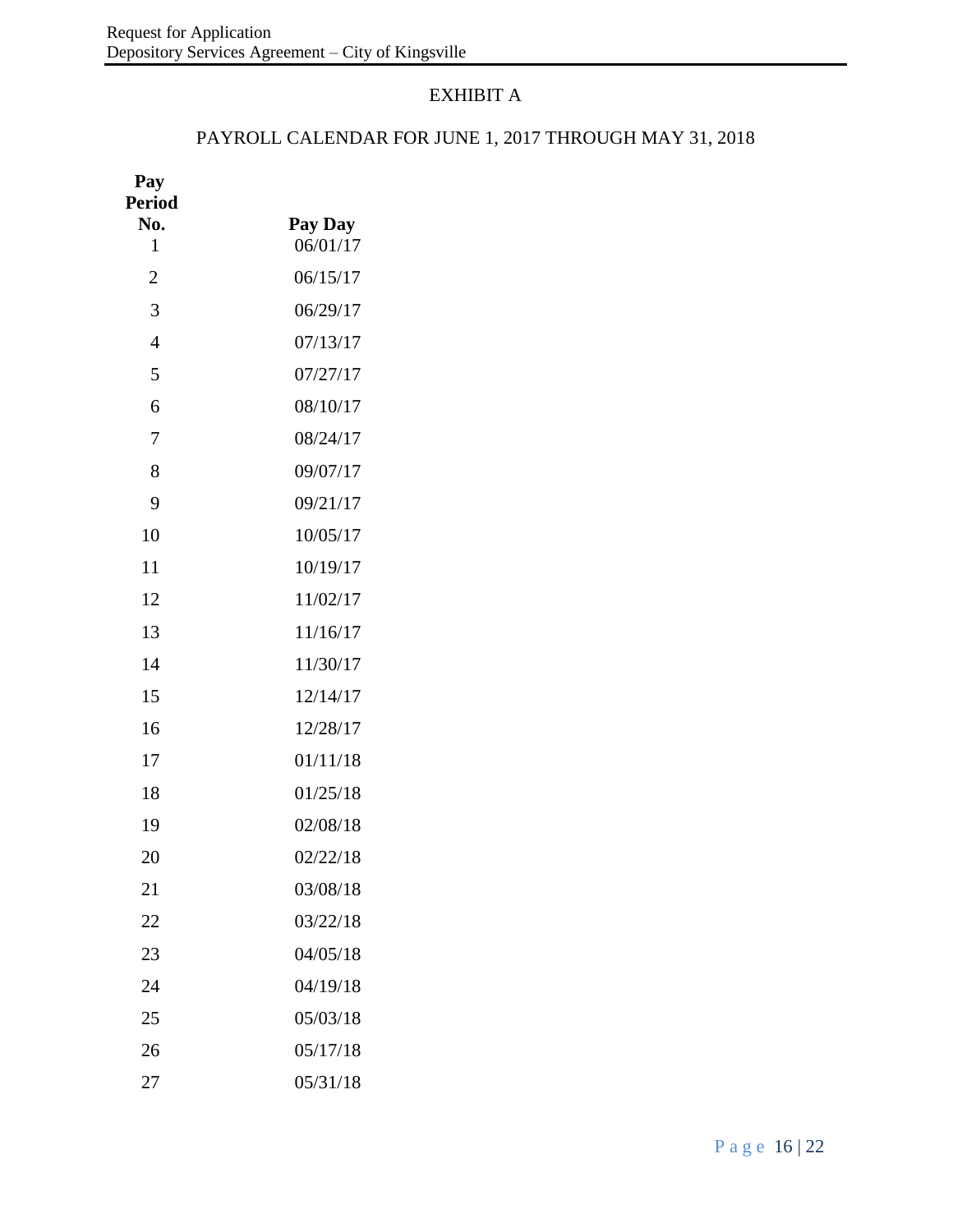## **EXHIBIT B DEPOSITORY CREDIT EVALUATION FORM**

| <b>ASSET QUALITY RATIOS</b>         | YEAR ENDING | YEAR TO DATE |
|-------------------------------------|-------------|--------------|
|                                     | 2015        | 2016         |
| Equity to asset ratio               |             |              |
| Reserves as % of total loans        |             |              |
| Non-performing loans to total loans |             |              |
| Current loan loss to total loss     |             |              |
| Loan loss reserves to total loans   |             |              |
| <b>CAPITAL ADEQUACY INDICATORS</b>  |             |              |
| Total capital and surplus           |             |              |
| Capital to loans                    |             |              |
| Capital to total assets             |             |              |
|                                     |             |              |
| PROFITABILITY INDICATORS            |             |              |
| <b>Return on Assets</b>             |             |              |
| Return on Equity                    |             |              |
| Net Interest Margin                 |             |              |
|                                     |             |              |
|                                     |             |              |
| <b>LIQUIDITY RATIOS</b>             |             |              |
| Loans to Deposits                   |             |              |
| Gross loans to total assets         |             |              |
| Problem loans to primary capital    |             |              |
| Liquid assets to total assets       |             |              |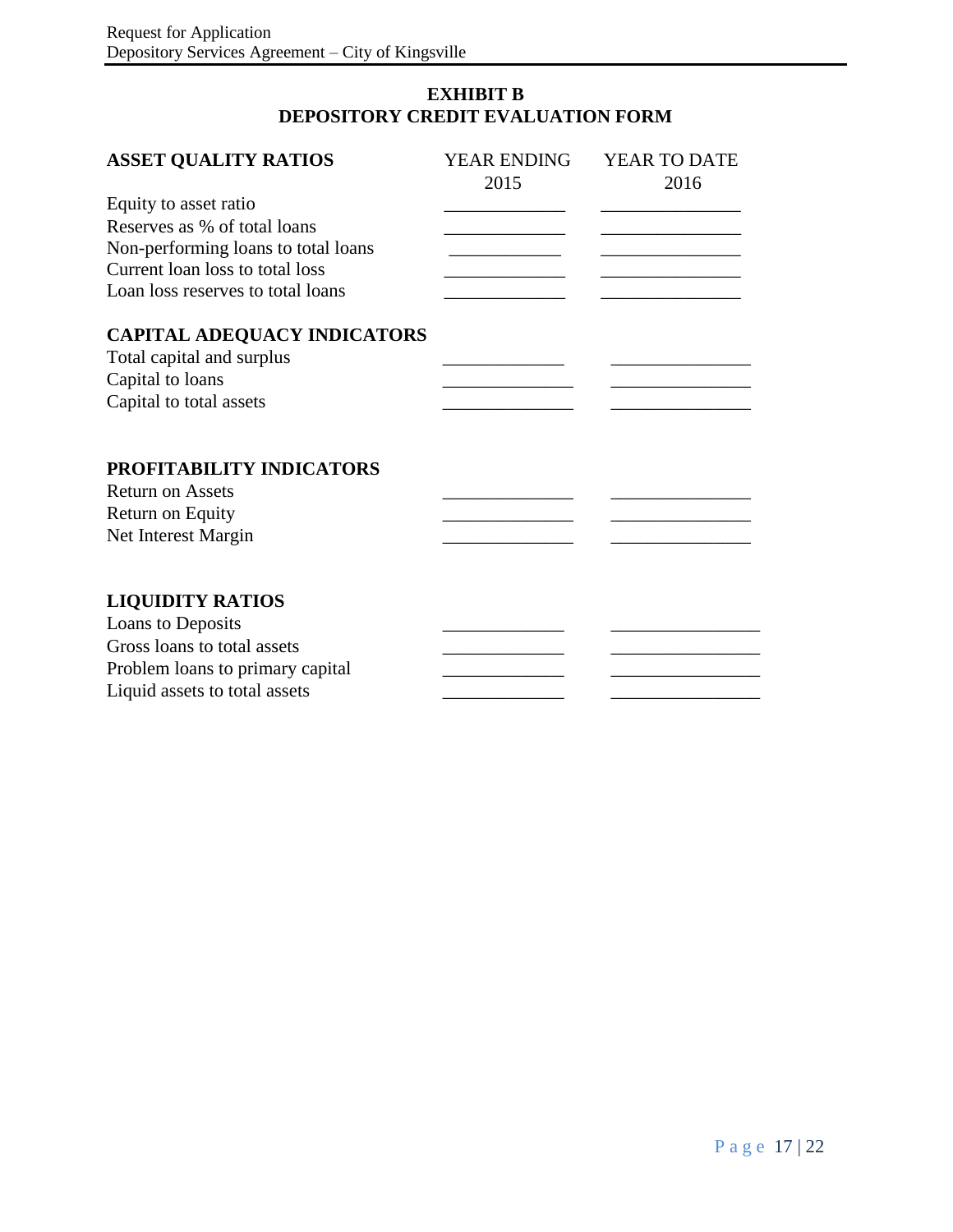## **EXHIBIT C CITY OF KINGSVILLE Pricing Sheets**

| NO CHARGES FOR SERVICES TO CITY OF KINGSVILLE |                  |              |                |  |
|-----------------------------------------------|------------------|--------------|----------------|--|
| <b>DESCRIPTION OF SERVICE</b>                 | <b>ESTIMATED</b> | <b>UNIT</b>  | <b>TOTAL</b>   |  |
|                                               | <b>ANNUAL</b>    | <b>PRICE</b> | <b>ANNUAL</b>  |  |
|                                               | <b>VOLUME</b>    | (Completed   | <b>SERVICE</b> |  |
|                                               | (Completed       | by bank)     | <b>CHARGES</b> |  |
|                                               | by City)         |              |                |  |
| <b>DEPOSITORY SERVICES</b>                    |                  |              |                |  |
| Deposited Items                               | 60,000           |              |                |  |
| Deposited Items - Corrections                 | 20               |              |                |  |
| <b>Account Maintenance</b>                    | 120              |              |                |  |
| <b>Interim Statement</b>                      | 120              |              |                |  |
| <b>Payroll Interim Statement</b>              |                  |              |                |  |
| Debits                                        | 12,360           |              |                |  |
| Credits                                       | 790              |              |                |  |
| Zero Balance Account Service - Master         | $\mathbf{1}$     |              |                |  |
| Zero Balance Account Service - Sub            | $\overline{2}$   |              |                |  |
| Accounts                                      |                  |              |                |  |
| <b>Zero Balance Transfers</b>                 | 470              |              |                |  |
| <b>Return Items</b>                           | 228              |              |                |  |
| Ledger Overdraft Charge                       | 52               |              |                |  |
| <b>Internet Stop Payments</b>                 | 6                |              |                |  |
| <b>CASH VAULT SERVICES</b>                    |                  |              |                |  |
| Deposit Correction - Cash                     | 10               |              |                |  |
| Commercial Deposit - Loose & Strapped         | \$3,511,440      |              |                |  |
| Currency                                      |                  |              |                |  |
| Coin Verification - Mixed Bag                 |                  |              |                |  |
| <b>GENERAL AUTOMATED CLEARING</b>             |                  |              |                |  |
| <b>HOUSE</b> (ACH)                            |                  |              |                |  |
| Payroll (Bi-weekly)                           | 26               |              |                |  |
| Return Item Notices - Fax Notification        | 5                |              |                |  |
| <b>ACH</b> Credits                            | 860              |              |                |  |
| <b>ACH Transmission</b>                       | 14               |              |                |  |
| <b>ACH Credit - Cash Management</b>           | 1,939            |              |                |  |
| <b>Utilities</b>                              |                  |              |                |  |
| <b>Pre-Authorized Debits</b>                  |                  |              |                |  |
| <b>CONTROLLED DISBURSEMENTS</b>               |                  |              |                |  |
| Maintenance $-1$ <sup>st</sup> Account        |                  |              |                |  |
| Maintenance $-2nd - 4th$ Accounts             |                  |              |                |  |
| Items Paid (4 Accounts)                       |                  |              |                |  |
| <b>WIRED TRANSFER</b>                         |                  |              |                |  |
| Manual Wire - Outgoing Non-repetitive         |                  |              |                |  |
| Auto Wire - Outgoing Repetitive               |                  |              |                |  |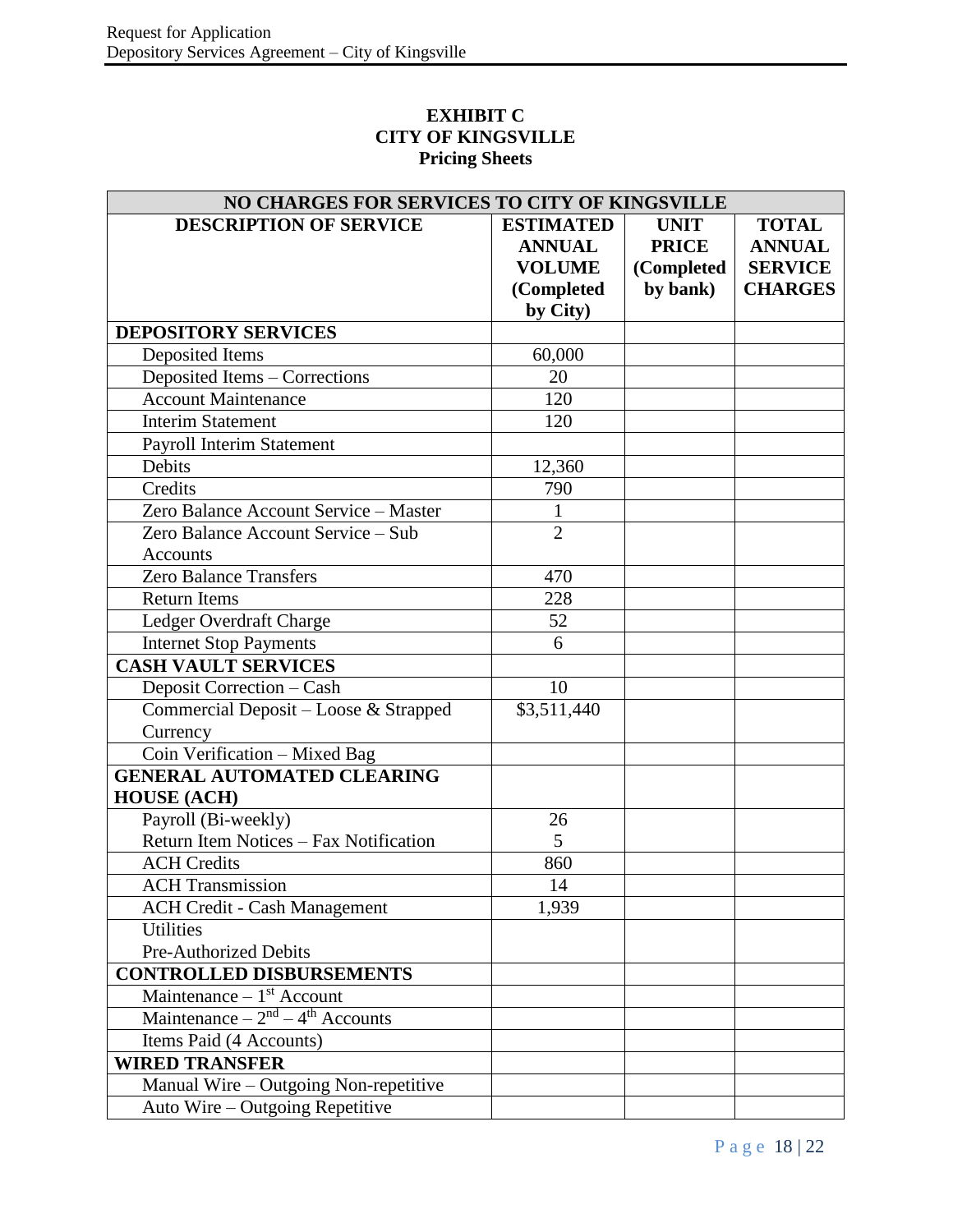| NO CHARGES FOR SERVICES TO CITY OF KINGSVILLE |                  |              |                |
|-----------------------------------------------|------------------|--------------|----------------|
| <b>DESCRIPTION OF SERVICE</b>                 | <b>ESTIMATED</b> | <b>UNIT</b>  | <b>TOTAL</b>   |
|                                               | <b>ANNUAL</b>    | <b>PRICE</b> | <b>ANNUAL</b>  |
|                                               | <b>VOLUME</b>    | (Completed   | <b>SERVICE</b> |
|                                               | (Completed       | by bank)     | <b>CHARGES</b> |
|                                               | by City)         |              |                |
| Auto Wire – Outgoing Non-repetitive           | 110              |              |                |
| Auto Wire - Book Repetitive                   |                  |              |                |
| Auto Wire - Book Non-repetitive               |                  |              |                |
| Domestic Wire - Incoming                      | 101              |              |                |
| <b>ACCOUNT RECONCILIATION</b>                 |                  |              |                |
| Full Reconciliation $-2$ Accounts             | $\overline{2}$   |              |                |
| Payroll Checks                                | $\mathbf{1}$     |              |                |
| A/P Checks                                    | 1                |              |                |
| Partial Reconciliation - 2 Accounts           |                  |              |                |
| To be identified at later date                |                  |              |                |
| To be identified at later date                |                  |              |                |
| <b>INFORMATION SERVICES</b>                   |                  |              |                |
| Previous Day Balance (Ledger & Collected)     | 120              |              |                |
| Previous Day Activity Per Account             | 120              |              |                |
| <b>Combined Operating</b>                     |                  |              |                |
| <b>Bond Funds</b>                             |                  |              |                |
| Payroll                                       | 1                |              |                |
| <b>Current Day Detail Item</b>                |                  |              |                |
| <b>Combined Operating</b>                     |                  |              |                |
| Clearing                                      |                  |              |                |
| Previous Day Detail Item                      |                  |              |                |
| <b>Terminal Stop Pay</b>                      |                  |              |                |
| Terminal Stop Pay Inquiry - Cancel            |                  |              |                |
| <b>Current Day Maintenance</b>                |                  |              |                |
| <b>SAFE KEEPING &amp; SECURITIES</b>          |                  |              |                |
| <b>CLEARING</b>                               |                  |              |                |
| <b>Account Maintenance</b>                    | 9                |              |                |
| <b>Safekeeping Fees</b>                       |                  |              |                |
| Deposit - Withdrawal Fee                      |                  |              |                |
| <b>Securities Clearance</b>                   |                  |              |                |
| <b>MISCELLANEOUS</b>                          |                  |              |                |
| Cashier's Check                               |                  |              |                |
| Collateral - Minimum daily coverage for all   | \$2,000,000      |              |                |
| City accounts                                 |                  |              |                |
| On-Line Base Charge                           | 4                |              |                |
|                                               |                  |              |                |
| TOTAL ANNUAL SERVICES CHARGES                 |                  |              |                |
| <b>ONE TIME START UP COSTS</b>                |                  |              |                |
| TOTAL ANNUAL FIRST YEAR                       |                  |              |                |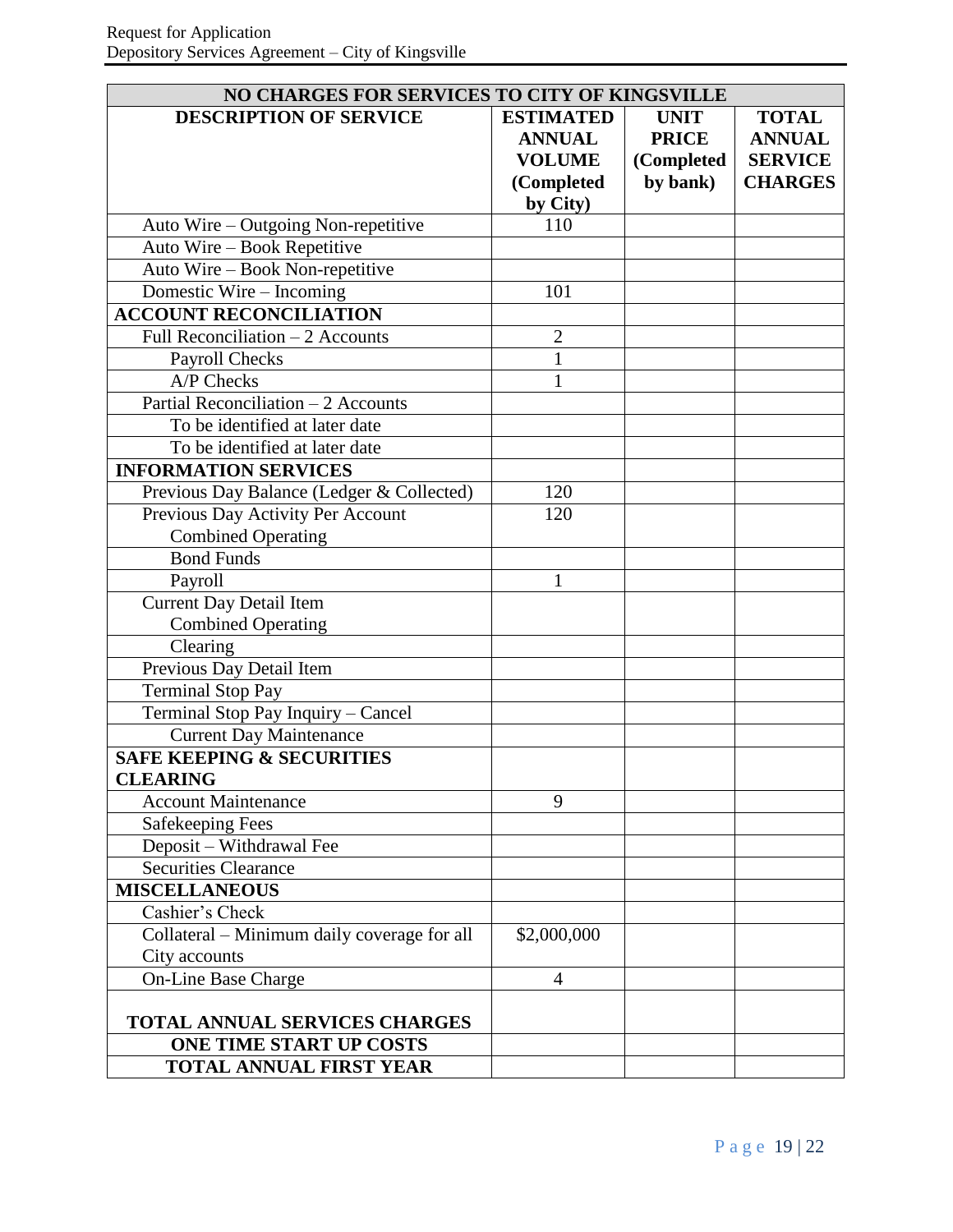### **EXHIBIT D**

#### **CITY OF KINGSVILLE, TEXAS DEPOSITORY SERVICES**

## **QUESTIONNAIRE**

Please answer the following questions on separate pages. Each response should reference the question being answered.

- 1. The City expects the best availability of funds provided to an institutional client of the Depository. Please attach the depository's availability schedule and an explanation of funds credit. The City recognizes that only collected funds may be used as available balances for investment purposes. List any ways the City could periodically improve availability of funds. List all time deadlines clearly.
- 2. At a minimum, the City requires that the Depository accept City deposits for ledger credit until 2:30 p.m. each business day. List the cut-off time for accepting deposits for same day credit.
- 3. Please describe your depository's ability to sufficiently and continuously collateralize City deposits. Enumerate the types of securities which you propose to pledge. Describe reporting methods and steps, if any, which would be employed to detect deficiencies in collateral position.
- 4. Please describe your securities clearance and safekeeping procedures. Please explain the method your depository uses to calculate safekeeping and securities clearance fees.
- 5. Please provide a detailed explanation of the depository's policy and methodology used in the setting of the earnings credit rate. Provide a schedule of the earnings credit rates offered by the depository since January 1, 2017.
- 6. Does the depository offer a fixed rate of interest if the City agrees to maintain a specified collected balance? If so, please provide the appropriate information.
- 7. List minimum ledger and collected balances required to earn interest.
- 8. List the interest rates currently paid on interest bearing accounts.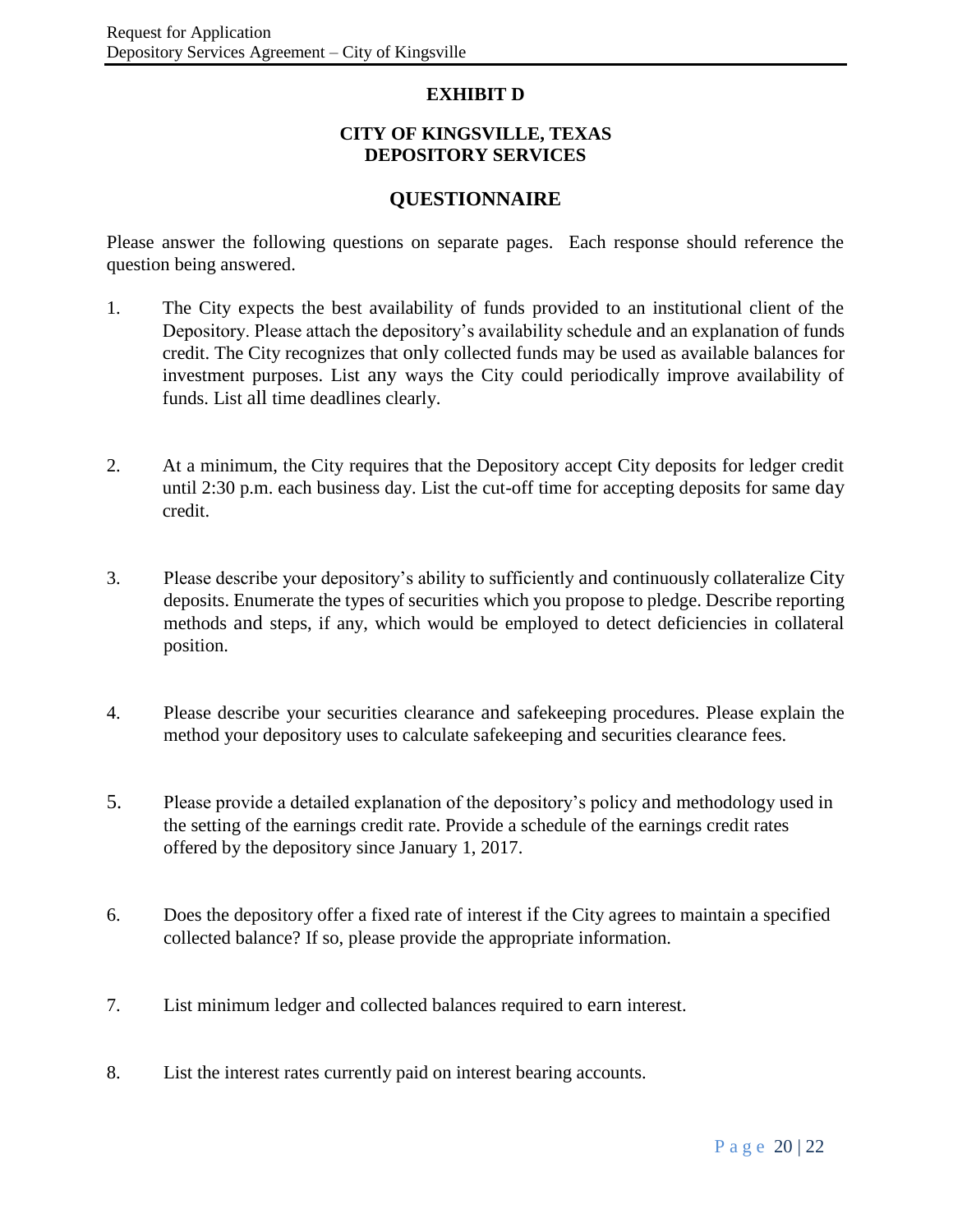- 9. What back-up arrangements for check processing exist in case of any system failures?
- 10. In order to fund check presentments and manage the City's depository accounts and investments, controlled disbursement services are required. Please describe the controlled disbursement services available. Where are the disbursing depositories located? How much time delay could the City expect in utilizing this service?
- 11. In order to fund check presentments and manage the City's depository accounts and investments, check presentment totals must be made known to the City no later than 10:15 a.m. Notification after this time may result in the City not being able to adequately fund checks. If an overdraft occurs due to a late notification by the depository, the City will not be charged any overdraft charges. How many times has the depository missed notification deadlines and by how much within the one year period ending 12-31-16?
- 12. Please describe the Account Reconcilement Service offered by the depository and attach a sample reconcilement statement.
- 13. Does the depository have an established maximum dollar limit that may not be exceeded by an individual check or wire transfer? Are there any other restrictions regarding individual check amounts?
- 14. The City requires that its Depository offer automated stop payment service. At a minimum, stop payments must remain in effect for at least six (6) months. How long are stop payment orders effective? When does the stop payment order take effect?
- 15. Direct deposit of payroll is a service the City offers its employees. Approximately 300 employees are set up for automated payroll deposit. Explain how this process is carried out by your organization. The City will require that the payroll transfers occur electronically via terminal directly to the employee's depository account. Please provide cut-off times and other appropriate information.
- 16. Has the depository or its parent company had any problems noted by regulatory agencies in the past 24 months? If "yes", please explain.
- 17. Please describe the process by which service problems can be resolved. What person or organizational unit is available for complaint or problem resolution?